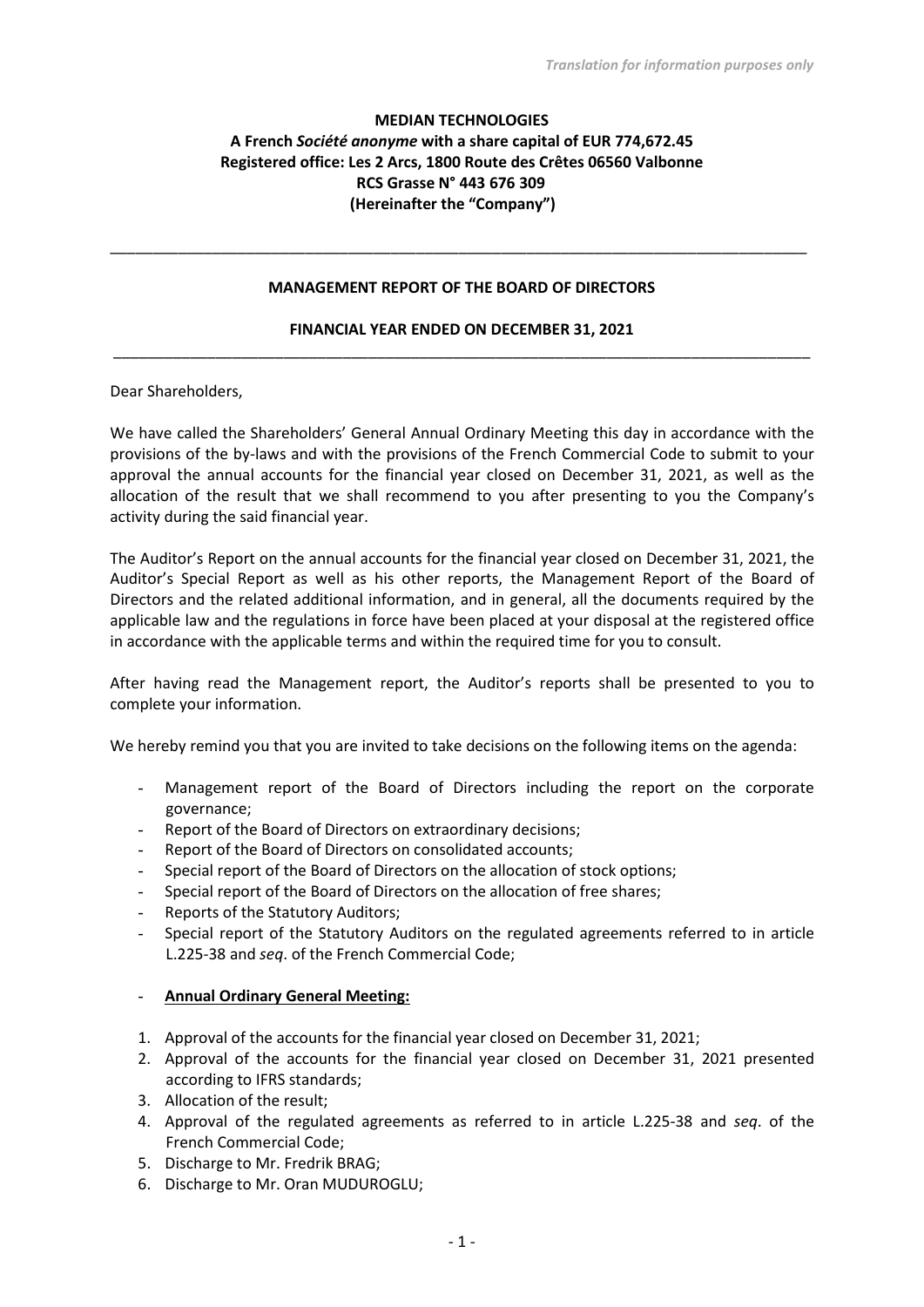- 7. Discharge to Mr. Tim HAINES;
- 8. Discharge to Mr. Kapil DHINGRA;
- 9. Discharge to Mr. Oern STUGE;
- 10. Setting of the Directors' remuneration for 2022 (article L.225-45 of the French Commercial Code);
- 11. Authorization to be granted to the Board of Directors to purchase shares of the Company within the context of the provisions of article L.22-10-62 of the French Commercial Code;

#### - **Extraordinary General Meeting:**

- 12. Authorization to reduce the share capital by cancelation of treasury shares in accordance with the provisions of Article L.22-10-62 of the French Commercial Code;
- 13. Authorization to be given to the Board of Directors to increase the share capital by issuance of shares or securities that are equity securities giving access to other shares or entitling the allocation of debt securities and/or securities granting access to the share capital of the Company, with preferential right;
- 14. Authorization to be given to the Board of Directors to increase the share capital of the Company by issuance of shares or securities that are equity securities giving access to other shares or entitling the allocation of debt securities and/or securities granting access to the share capital of the Company without preferential right in the context of a public offering;
- 15. Authorization to be given to the Board of Directors for the issuance of shares and securities that are equity securities giving access to other shares or entitling the allocation of debt securities and/or securities granting access to the share capital of the Company without preferential right in the context of offering referred to in article L.411-2, 1° of the French Monetary and Financial Code;
- 16. Authorization to be given to the Board of Directors to increase the share capital by issuance of shares and/or securities that are equity securities giving access to other shares or entitling the allocation of debt securities and/or securities granting access to the share capital of the Company without preferential right for the benefit of a category of persons in accordance with the provisions of article L.225-138 of the French commercial Code;
- 17. Authorization to the Board of Directors to increase the number of shares to be issued in the event of a capital increase with or without preferential subscription rights;
- 18. Setting of an aggregate upper limit for capital increases delegated under the previous resolutions;
- 19. Authorization to be given to the Board of Directors in order to grant to the beneficiaries it shall identify, in compliance with applicable laws and regulations, existing shares or shares to be issued up to a maximum of 10% of the share capital of the Company pursuant to articles L.225-197-1 and *seq*. and L.22-10-59 and *seq*. of the French Commercial Code;
- 20. Authorization to be given to the Board of Directors in order to grant stock options pursuant to articles L.225-177 and *seq*. and L.22-10-56 and *seq*. of the French Commercial Code;
- 21. Authorization to the Board in order to decide a capital increase reserved for employees of the Company;
- 22. Cancelation of the authorizations granted to the Board of Directors by the General Shareholders' Meeting dated June 1st, 2021;
- 23. Authorization to be given to the Board of Directors for the issuance of reserved shares of the Company and securities giving access to capital of the Company;
- 24. Cancellation of the shareholder's preferential subscription right in relation to the previous authorization in favor of named persons;
- 25. Power for formalities.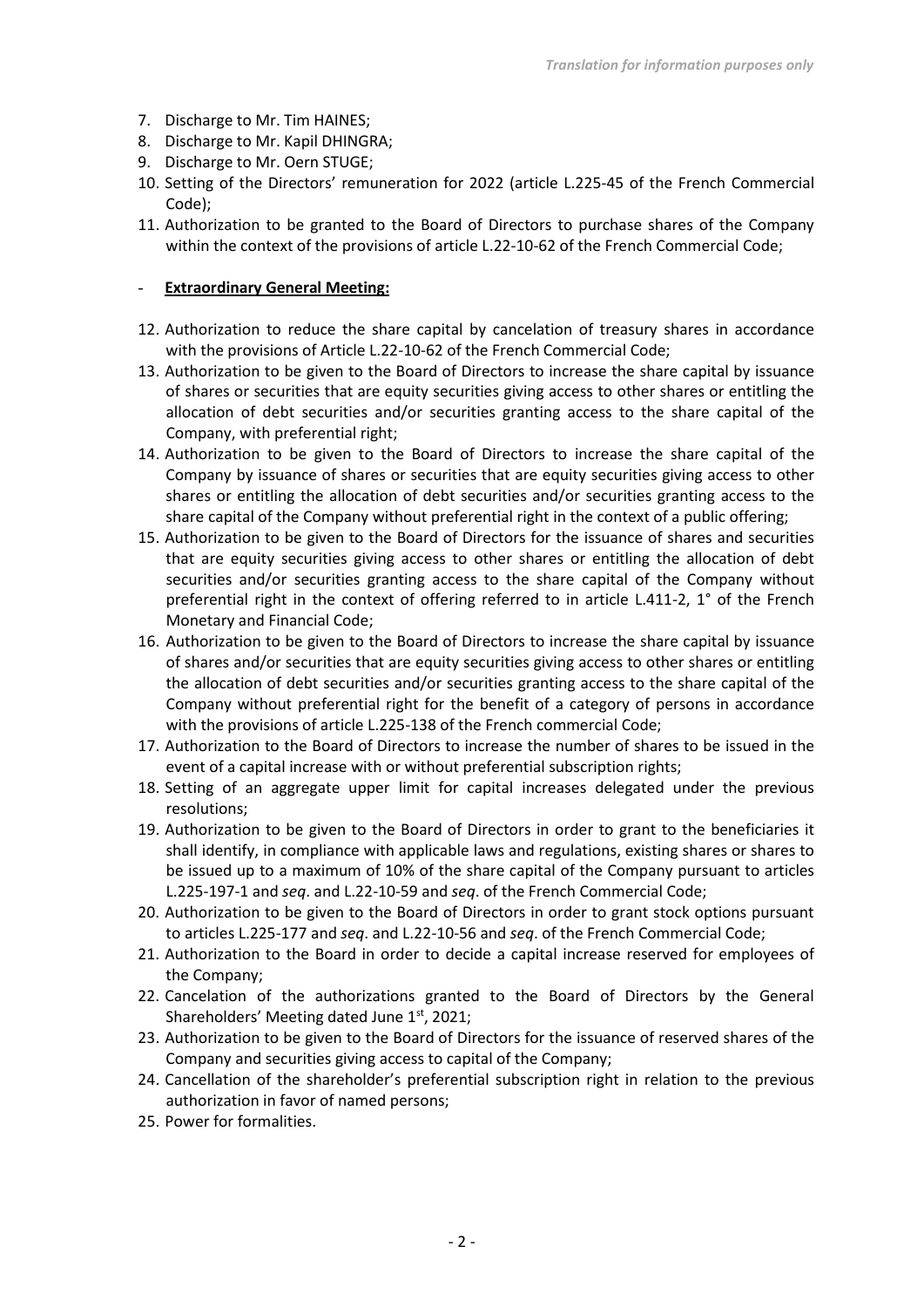### **I. MANAGEMENT REPORT**

The duration of the financial year ended December 31, 2021 was 12 months.

You will hear the reading of the reports prepared by Company's Auditor pursuant to his duties.

All documents required by law have been communicated or made available to you in accordance with the conditions and in the time limits provided for by the legal, regulatory and statutory provisions.

The rules of presentation and the accounting valuation methods comply with the regulations in force.

### **1. SITUATION AND COMPANY'S ACTIVITY**

### **A. Situation of the Company during the financial closed on December 31, 2021**

During the 2021 financial year, the Company's turnover amounted to EUR 14,120,003.

As of December 31, 2021, the Company had 136 employees.

During the 2021 financial year, the Company comprised an average of 121 employees, composed of 56 women and 65 men on average.

Please note that:

- The turnover for the year amounted to EUR 14,120,003 compared to EUR 11,009,981 for the previous year;
- The revenues from operations amounted to EUR 14,486,948 compared to EUR 11,232,318 for the previous year;
- The operating costs for the year amounted to EUR 27,564,546 compared to EUR 21,782,043 for the previous year;
- The operating income amounted to EUR (13,077,598) compared to EUR (10,549,724) for the previous year;
- The financial income amounted to EUR (680,035) compared to EUR (765,963) for the previous year;
- The exceptional items amounted to EUR 210,373 compared to EUR 158,518 for the previous year;
- The net income for the year amounted to EUR (11,994,429) compared to EUR (9,737,238) for the previous year.

The financial result is a loss of  $\epsilon$  (680,035) which includes interests relating to the EIB financing for an amount of € 937,950. Other financial charges mainly include negative exchange differences.

The net income includes a research tax credit and an innovation tax credit for an amount of EUR 1,552,832. This amount is relative to the 2021 calendar year.

On December 31, 2021, the Company had a cash flow of EUR 36,159,866 compared to EUR 13,726,809 for the previous year.

The wages and salaries amounted to EUR 9,343,711 compared to EUR 7,421,120 for the previous year.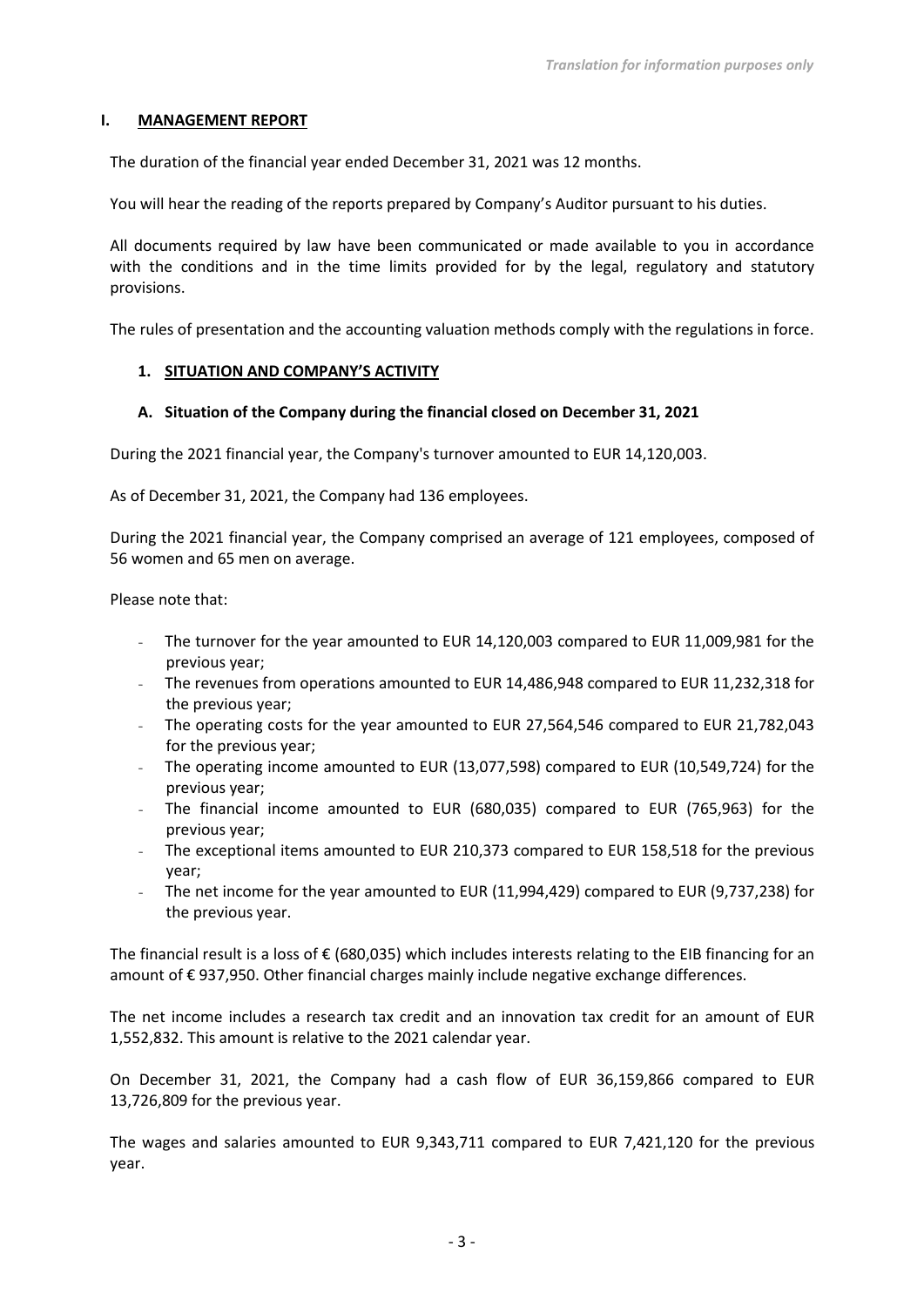Social contributions amounted to EUR 4,135,781 compared to EUR 3,305,600 for the previous year.

# **B. Analysis of the financial situation against liabilities**

At the end of 2021, the financial liabilities of the Company amounted to EUR 16,574,687.

The available cash amounted to € 36,159,866 as of December 31, 2021.

On March 25, 2021, Median technologies carried out a share capital increase through a private placement, opened to qualified investors as well as a restricted circle of investors according to article L.411-2, 1° of the French Monetary and Financial Code, launched on the day before and carried out via an accelerated book-building. 2,446,285 new shares were created at a EUR 11.50 price per share, premium included (representing an 8.17% discount compared to the average closing price recorded during the last twenty trading days, amounting to € 12.52), i.e. EUR 0.05 of par value and EUR 11.45 of premium, for a gross total amount of EUR 28,132,277.50, representing 20% of Median Technologies' share capital pre-share capital increase.

The Company thus considers that it has sufficient cash resources to meet the cash requirements of its activity and investments for the 12 months following the balance sheet date.

### **C. Analysis of the development and performance of the business**

The **iCRO** business unit generated 100 % of the Company's turnover for financier year 2021.

The Company's turnover amounted to  $\epsilon$  14 million compared to  $\epsilon$  11 million for the previous financial year, i.e. an increase of more than 28 %. 2021 was once again a banner year for Median's iCRO business unit which provides imaging solutions and services for clinical oncology trials. As in 2020, the Company's turnover growth was again constant in 2021.

Globally, the order book as of December 31, 2021 was  $\epsilon$  58 million, i.e. an increase of + 12 % compared to December 31, 2020 ( $\epsilon$  51.7 million). Given these performances, as of December 31, 2021, the Company's cash flow and cash equivalents amounted to € 36 million. The disbursement of the research tax credit for 2020, of an amount of EUR 1.4 million, occurred in September 2021. It should be noted that the cash flow had been strengthened in March 2021 by the € 28 million share capital increase.

The **iBiopsy®** business unit did not generate any revenue during the financial year as it is in the investment phase (Software, Clinical and Scientific) for new products and services. In 2021, Median continued its Research and Development activities for its iBiopsy® platform and confirmed the relevance of its technology by publishing a new series of promising clinical results.

# **2. FUTURE PROSPECTS**

**iCRO** : Median Technologies keeps investing significantly in the research and development of its iSee® imaging platform which will allow to stand out from the competitors, in terms of both technology and quality. Median intends to increase its market share over the next few years by basing its imaging services on this platform.

**iBiopsy** : In 2021 and early 2022, Median particularly progressed on its lung cancer clinical development with the publication of three series of scientific results which validated the scientific and technological approach adopted. These results highlighted the excellent performance of sensitivity and specificity of the algorithms developed by Median for the detection and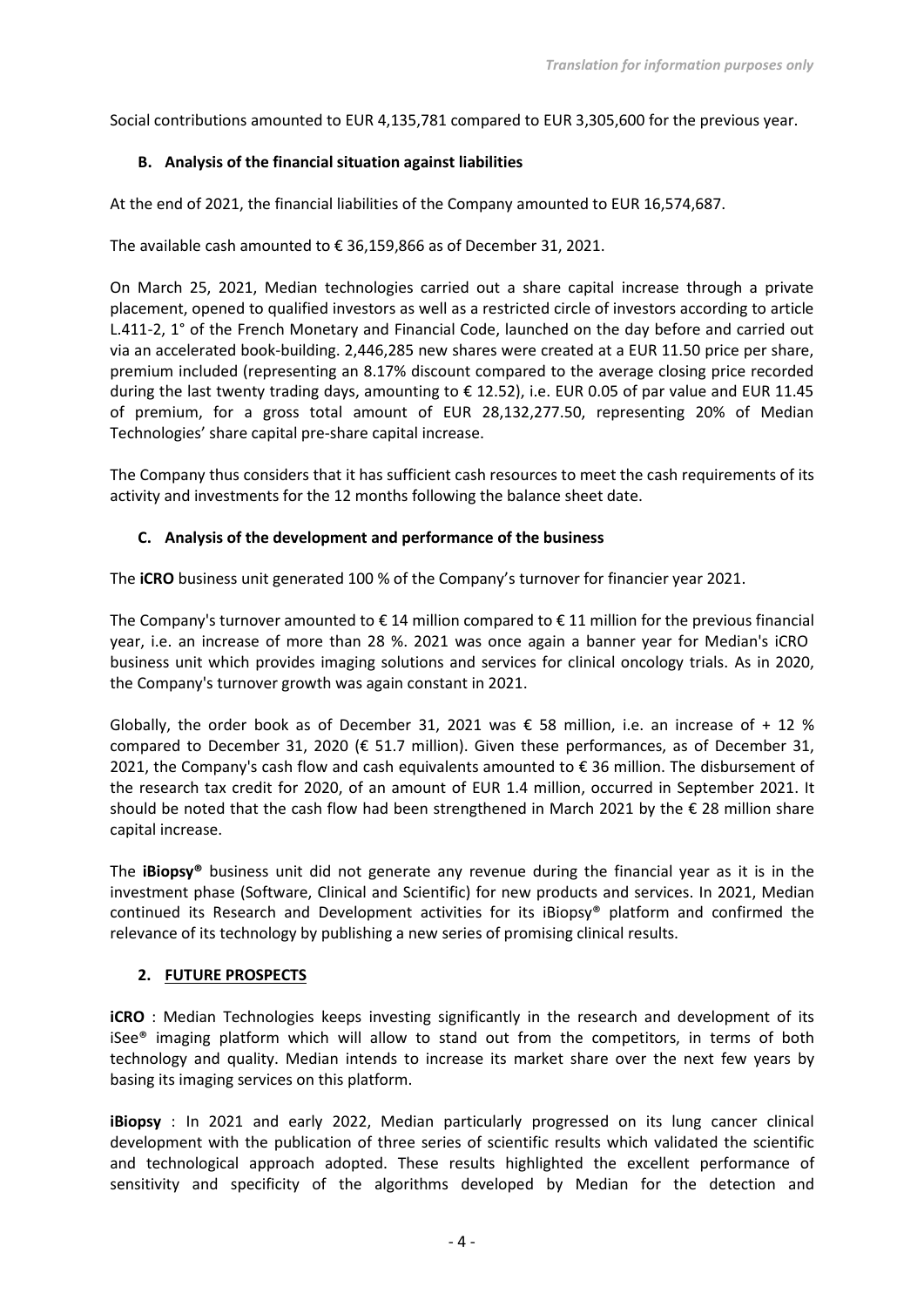characterization of lung cancer nodules. This innovation opens up new avenues for the early diagnosis of lung cancer, and new perspectives for setting up lung cancer screening programs, and above all new hope for millions of patients.

### **3. PRESENTATION OF ACCOUNTS**

### **A. Financial Accounts**

The annual accounts for the year closed on December 31, 2021 and submitted to your approval have been prepared in accordance with the presentation rules and the valuation methods provided by the regulations in force.

The presentation rules and the valuation methods selected are identical to those used for the previous year.

As of December 31, 2020, the Company's shareholders' equity was less than half of the share capital. The Shareholders' General Meeting dated June  $1<sup>st</sup>$ , 2021 (resolution 14) however acknowledged the reconstitution of the shareholders' equity following the fundraising carried out by the Company in March 2021.

### **B. IFRS Consolidated Accounts**

We remind you that, despite the fact there is no legal obligation to do so, pursuant to the terms and conditions of the Subscription Agreements entered into by the Company on August 19, 2014 and on July 2, 2015, the Company has also prepared the consolidated accounts according to the IFRS standards.

# **4. RESEARCH AND DEVELOPMENT**

**iSee**® is our proprietary imaging platform, used as part of our imaging service offer. It provides expert reading of our clients' images, automating and standardizing the detection of solid cancerous tumors, their selection and their measurement and allows monitoring the patient's response to treatment over time, an indicator of the effectiveness of new molecules. iSee® extracts standard and advanced biomarkers using various imaging criteria, from RECIST 1.1 to more specific criteria such as lesion volume, mRECIST or iRECIST. iSee® makes it possible to analyze images for the follow-up of all solid cancers tumors.

**iBiopsy**® is an R&D activity which aims to develop new software as medical device for the early noninvasive diagnosis of life-threatening diseases when they are not detected early enough. Our iBiopsy® platform under development, incorporates the most advanced technologies of Artificial Intelligence and Machine Learning and relies on the expertise of Median Technologies in the fields of science of data and medical image processing. iBiopsy® makes it possible to extract images from non-invasive digital biomarkers, and targets indications for which non-covered medical needs exist in terms of early diagnosis, prognosis and treatment selection in the context of predictive and precision medicine. iBiopsy® currently primarily targets three life-threatening pathologies with a major impact in terms of public health: lung cancer, primary liver cancer, non-alcoholic steato-hepatitis (NASH).

# **5. ALLOCATION OF THE RESULT**

We hereby suggest allocating the loss balance for the financial year in the amount of EUR 11,994,429 to the « carry forward » account which would amount to a loss of EUR 73,955,401.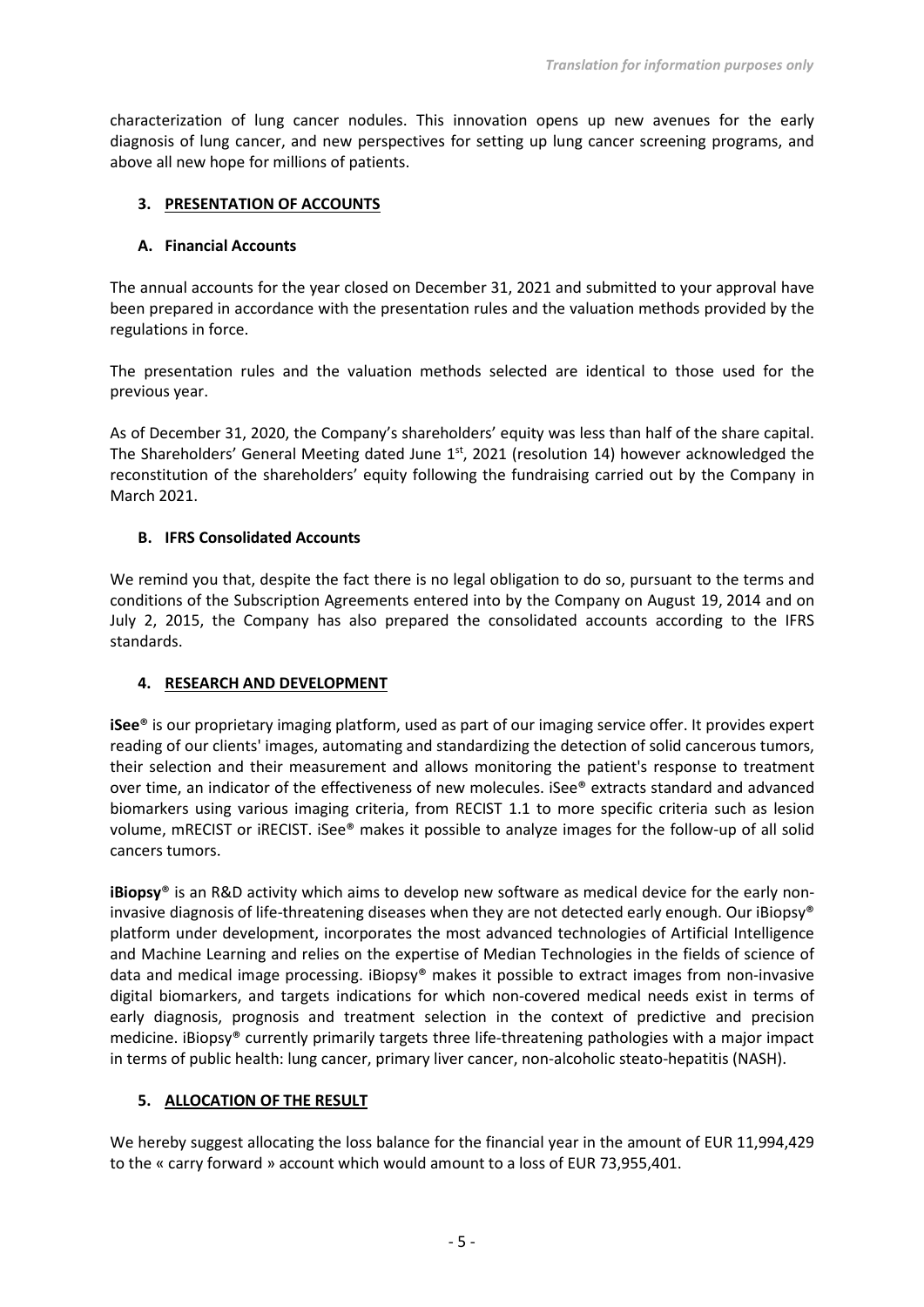In accordance with the provisions of Article 243 *bis* of the French Tax Code, please be reminded that no dividends were distributed for the past three previous years.

### **6. OTHER INFORMATION**

### **A. Major developments since the end of the financial year**

On January 5, 2022, Median Technologies announces outstanding lung nodule detection (CADe) performance for iBiopsy® Lung Cancer Screening.

- iBiopsy® Lung Cancer Screening (LCS) detection performance reaches 94.9% sensitivity for a false positive rate of 1 per CT scan, a performance superior to that of lung CADe systems currently on the market.
- The particularly high sensitivity of iBiopsy® LCS is a prerequisite for implementing a reliable detection and diagnosis (CADe/CADx) solution for lung cancer screening programs.
- After detection (CADe), the diagnostic component (CADx) of iBiopsy® LCS characterizes nodules as malignant or benign. Its sensitivity/specificity levels were announced in 2021 and are still unparalleled today.

On March 3, 2022, Median Technologies announces having filed on February 17, 2022 an FDA (Food and Drug Administration) 513(g) regulatory submission for iBiopsy® Lung Cancer Screening CADe/CADx Software as Medical Device.

- 513(g) submission is a key milestone that marks the initiation of Median's interactions with the FDA.
- 513(g) submission will allow Median Technologies to determine the best FDA regulatory pathway for iBiopsy® LCS CADe/CADx Software as Medical Device.
- Median aims to obtain a full device approval and market authorization by the end of 2023, and proceed with subsequent commercialization.
- iBiopsy® LCS CADe/CADx SaMD could significantly contribute to eliminating barriers to the widespread adoption of lung cancer screening programs and save the lives of millions of patients.

The 513(g) submission will allow Median Technologies to determine the best product classification and choose between the De Novo or the 510(k) regulatory pathways for iBiopsy® LCS CADe/CADx SaMD. The FDA is expected to review the 513(g) submission and provide feedback within 60 calendar days.

As next regulatory steps, Median Technologies is preparing several Q-submissions for Q2, 2022.

On March 22, 2022, Median Technologies announces design completion of its iBiopsy® Lung Cancer Screening end-to-end CADe/CADx Software as Medical Device (SaMD) with outstanding sensitivity & specificity performance.

# **B. Activity of the Company subsidiaries**

**1.** The Company owns the entire share capital and voting right of *MEDIAN TECHNOLOGIES, INC.*, the US subsidiary of the Company (hereinafter the "**US Subsidiary**").

The US Subsidiary comprised 17 employees as of December 31, 2021.

During the financial year, the turnover of the US Subsidiary amounted to USD 2,291,595 (i.e. EUR K 1,939). Like the previous financial year, MEDIAN TECHNOLOGIES INC's turnover is due to the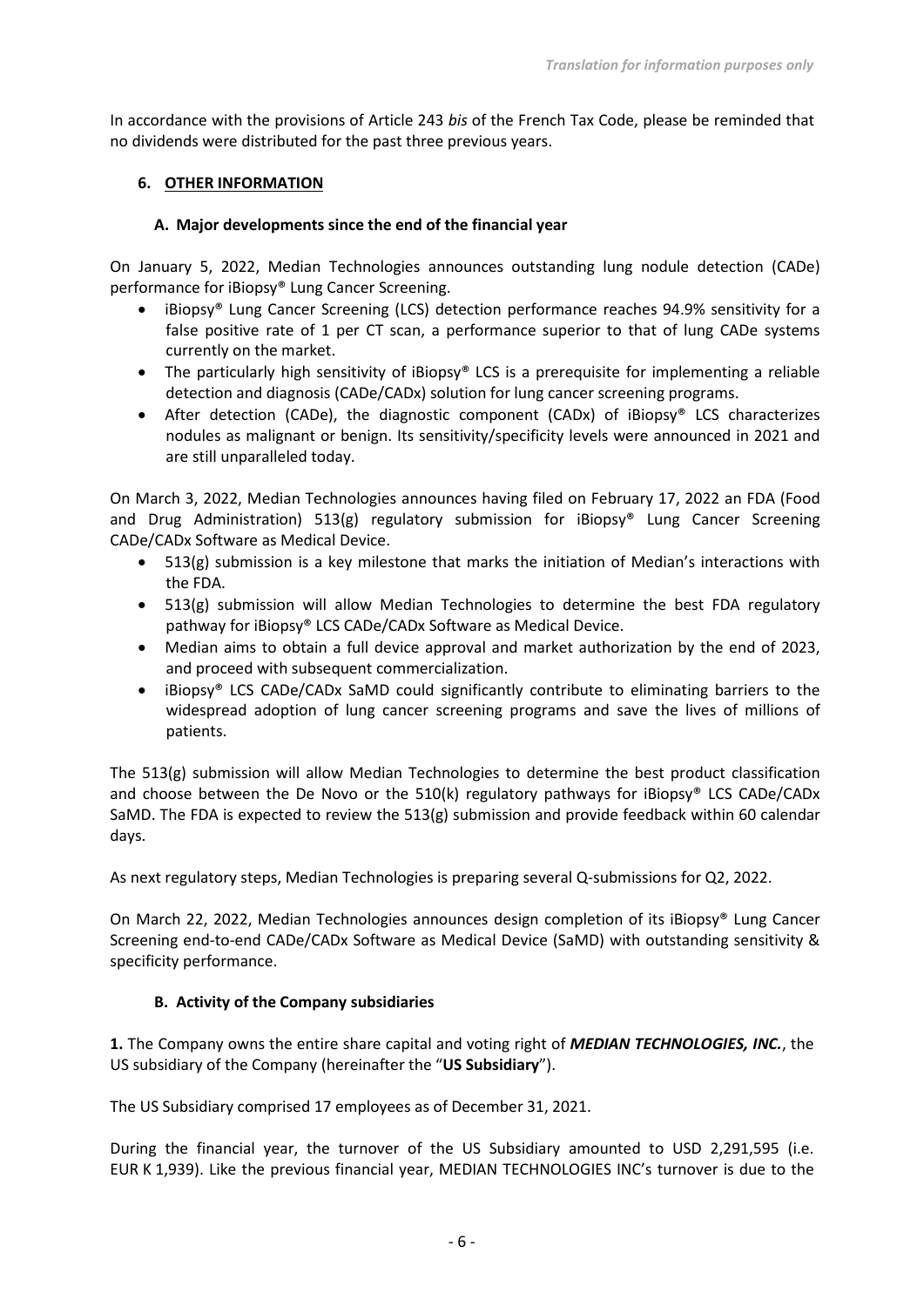introduction in 2014 of a "cost-plus" contract between the parent company and its subsidiary. Thus, the total turnover in 2021 corresponds to the invoicing of costs to the Company.

**2.** The Company also owns the entire share capital and voting right of *MEDIAN MEDICAL TECHNOLOGY (SHANGHAI) CO., LTD*, the Chinese subsidiary of the Company (hereinafter the "**CN Subsidiary**").

The CN Subsidiary comprised 33 employees as of December 31, 2021.

During the financial year, the turnover of the CN Subsidiary amounted to RMB 64,237,801 (i.e. EUR K 8,407). This corresponds to invoicing of services performed for Median technologies SA in the amount of RMB 1,936,681 (EUR K 253). The remaining turnover corresponds to medical imaging services provisions performed as part of clinical trials contracted these last years with the Chinese companies.

**3.** The Company also owns the entire share capital and voting right of *MEDIAN TECHNOLOGIES HONG KONG LIMITED*, the Hong Kongese subsidiary of the Company (hereinafter the "**HK Subsidiary**").

The HK Subsidiary currently has no employees and generated no turnover during this financial year.

This subsidiary is currently in the process of being liquidated.

### **C. Equity investments made during the financial year**

None.

#### **D. Transfer of shares and cross shareholdings**

None.

### **E. Existence of several plans of stock-option and of other securities issued – Participation of employees**

**1.** The Board of Directors dated June 27, 2019, according to resolution 19 of the Shareholders' General Meeting dated June 26, 2019, decided to allocate 94,516 stock options STOCK OPTIONS 2019-A to the following beneficiaries:

| <b>Beneficiaries</b>   | <b>STOCK OPTIONS</b><br>$2019-A$ |
|------------------------|----------------------------------|
| Fredrik BRAG           | 84 516                           |
| <b>Bernard REYMANN</b> | 10 000                           |
| <b>Total</b>           | 94 516                           |

The strike price for this allocation is one euro and fifty euro cents ( $\epsilon$  1.50) per share, it being specified that one (1) STOCK OPTION 2019-A gives right to subscribe to one (1) new share.

In the course of the  $2^{nd}$  semester of 2021, the Company issued 10,000 new shares following the exercise of 10,000 STOCK OPTIONS 2019-A.

These shares were issued at a price per share of  $\epsilon$  1.50, i.e.  $\epsilon$  0.05 of par value and  $\epsilon$  1.45 of premium, representing a total subscription of € 15,000, i.e. € 500 of par value and € 14,500 of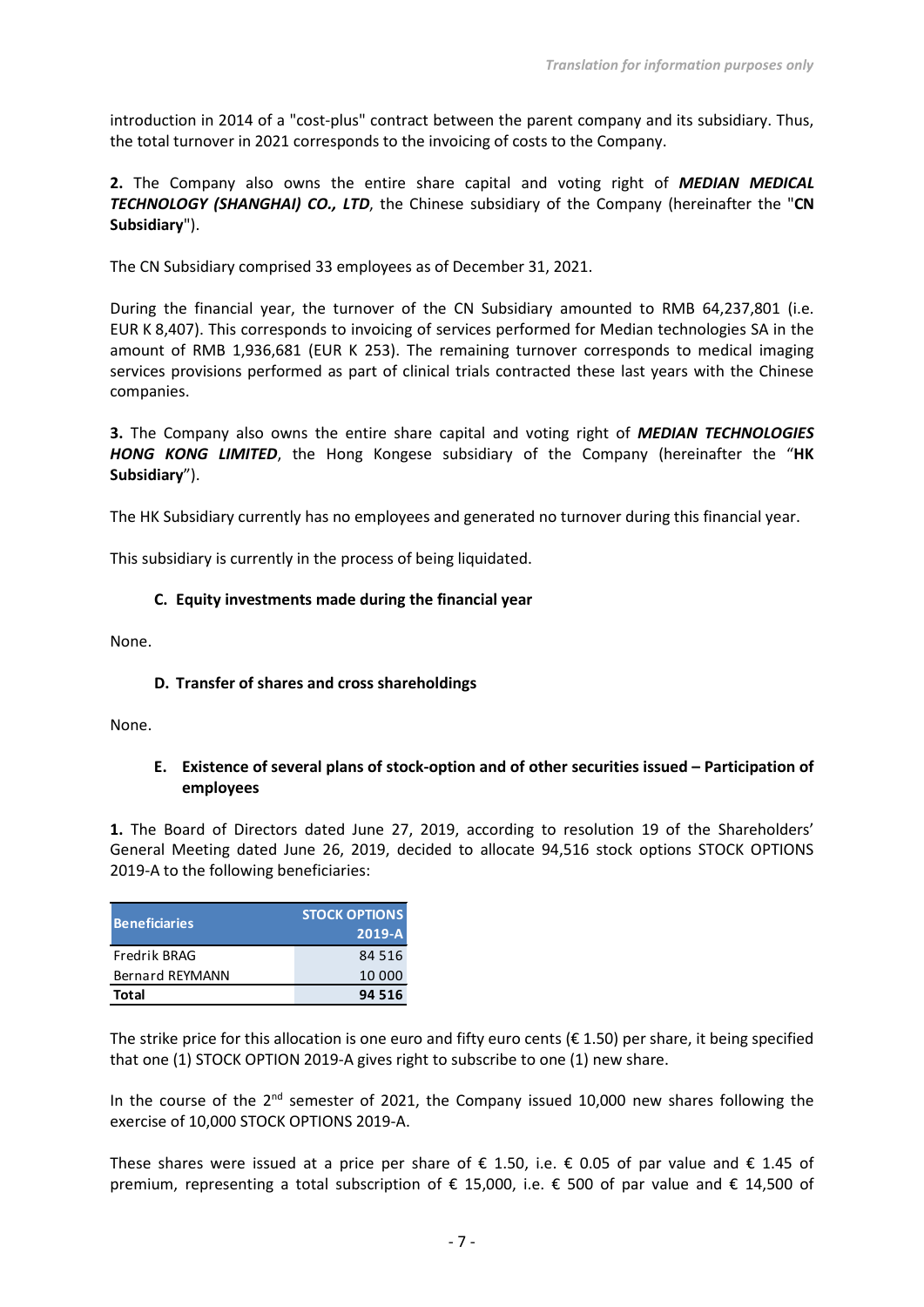premium.

The Board of Directors dated October 21, 2021 acknowledged the resulting share capital increase.

**2.** The Board of Directors dated June 27, 2019, according to resolution 19 of the Shareholders' General Meeting dated June 26, 2019, decided to allocate 257,500 stock options STOCK OPTIONS 2019-B to the following beneficiaries:

| <b>Beneficiaries</b>      | <b>STOCK OPTIONS</b> |  |
|---------------------------|----------------------|--|
|                           | 2019-B               |  |
| Nozha BOUJEEMA            | 60 000               |  |
| Oran MUDUROGLU            | 50 000               |  |
| Yan I IU                  | 35 000               |  |
| <b>Bernard RFYMANN</b>    | 32 500               |  |
| Nicolas DANO              | 30 000               |  |
| Sophie CAMPAGNO           | 20 000               |  |
| Sebastien GROSSET         | 9 000                |  |
| Jean OLIVIER              | 9 000                |  |
| <b>Emmanuelle LEYGUFS</b> | 6000                 |  |
| Anne-Sophie AUROUX        | 6 000                |  |
| Total                     | 257 500              |  |

The strike price for this allocation is one euro and fifty euro cents ( $\epsilon$  1.50) per share, it being specified that one (1) STOCK OPTION 2019-B gives right to subscribe to one (1) new share.

In the course of the  $2^{nd}$  semester of 2020, the Company issued 5,000 new shares following the exercise of 5,000 STOCK OPTIONS 2019-B.

These shares were issued at a price per share of  $\epsilon$  1.50, i.e.  $\epsilon$  0.05 of par value and  $\epsilon$  1.45 of premium, representing a total subscription of € 7,500, i.e. € 250 of par value and € 7,250 of premium.

The Board of Directors dated February 26, 2021 acknowledged the resulting share capital increase.

In the course of FY 2021, the Company issued 37,000 new shares following the exercise of 37,000 STOCK OPTIONS 2019-B.

These shares were issued at a price per share of  $\epsilon$  1.50, i.e.  $\epsilon$  0.05 of par value and  $\epsilon$  1.45 of premium, representing a total subscription of € 55,500, i.e. € 1,850 of par value and € 53,650 of premium.

The Board of Directors dated October 21, 2021 and January 25, 2022 acknowledged the resulting share capital increase.

Following the departure of certain beneficiaries from the Company, 76,250 STOCK-OPTIONS 2019-B are no longer exercisable.

**3.** The Board of Directors dated June 27, 2019, according to resolution 19 of the Shareholders' General Meeting dated June 26, 2019, decided to allocate 33,000 stock options STOCK OPTIONS 2019-C to Mr. Min ZHANG.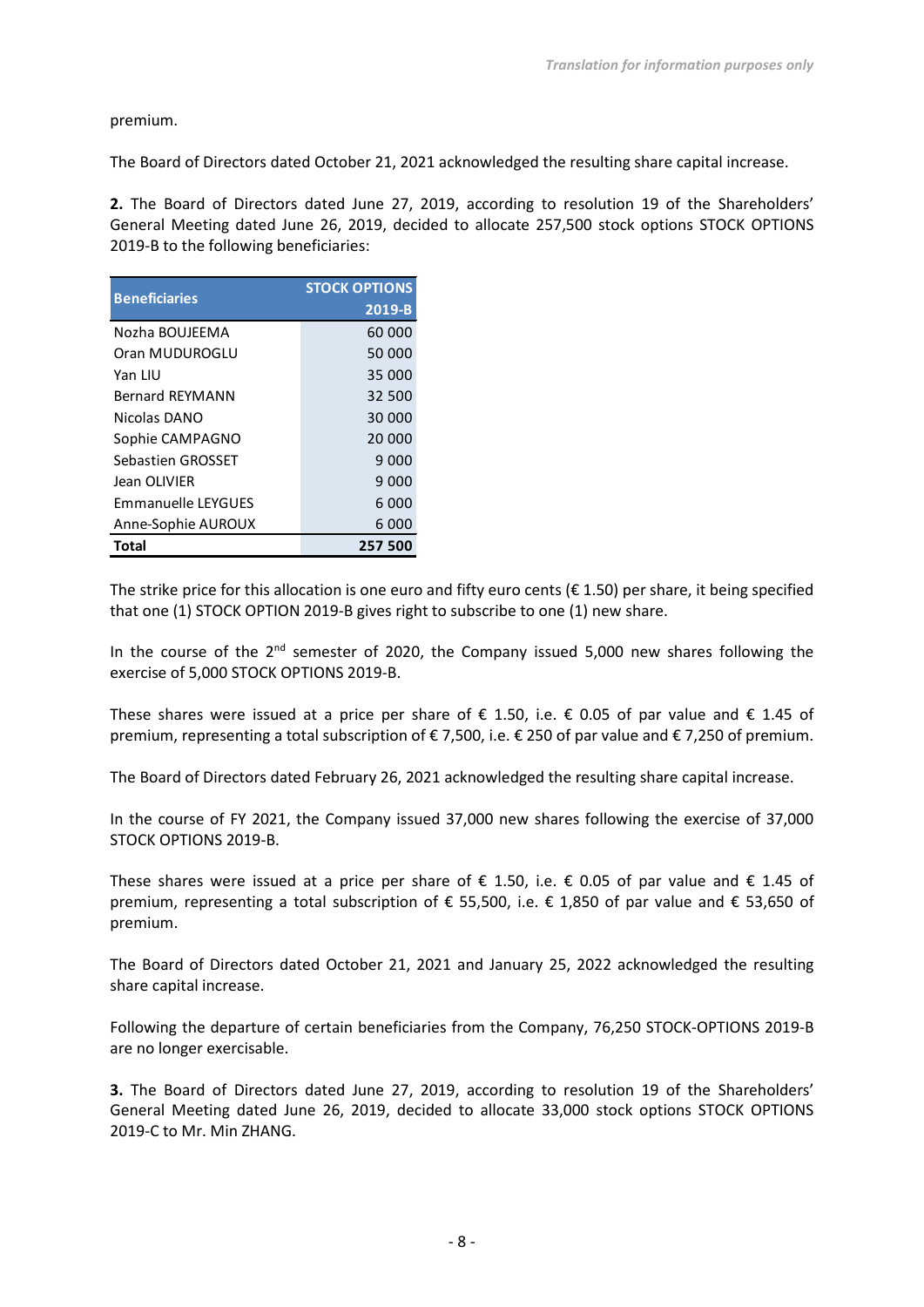| <b>Beneficiary</b> | <b>STOCK OPTIONS</b> |  |
|--------------------|----------------------|--|
|                    | 2019-C               |  |
| Min ZHANG          | 33 000               |  |
| Total              | 33 000               |  |

The strike price for this allocation is one euro and fifty euro cents ( $\epsilon$  1.50) per share, it being specified that one (1) STOCK OPTION 2019-C gives right to subscribe to one (1) new share.

In the course of the  $2<sup>nd</sup>$  semester of 2021, the Company issued 20,000 new shares following the exercise of 20,000 STOCK OPTIONS 2019-C.

These shares were issued at a price per share of  $\epsilon$  1.50, i.e.  $\epsilon$  0.05 of par value and  $\epsilon$  1.45 of premium, representing a total subscription of  $\epsilon$  30,000, i.e.  $\epsilon$  1,000 of par value and  $\epsilon$  29,000 of premium.

The Board of Directors dated January 25, 2022 acknowledged the resulting share capital increase.

**4.** The Board of Directors dated January 16, 2020, according to resolution 19 of the Shareholders' General Meeting dated June 26, 2019, decided to allocate 60,000 stock options STOCK OPTIONS 2020-M to Mr. Oran MUDUROGLU.

| <b>Beneficiary</b> | <b>STOCK OPTIONS</b><br>2020-M |
|--------------------|--------------------------------|
| Oran MUDUROGLU     | 60 000                         |
| <b>Total</b>       | 60 000                         |

The strike price for this allocation is one euro and fifty euro cents ( $\epsilon$  1.50) per share, it being specified that one (1) STOCK OPTION 2020-M gives right to subscribe to one (1) new share.

**5.** The Board of Directors dated January 16, 2020, according to resolution 19 of the Shareholders' General Meeting dated June 26, 2019, decided to allocate 30,000 stock options STOCK OPTIONS 2020-Z to Mr. Min ZHANG.

| <b>Beneficiary</b> | <b>STOCK OPTIONS</b> |  |
|--------------------|----------------------|--|
|                    | 2020-Z               |  |
| Min ZHANG          | 30 000               |  |
| <b>Total</b>       | 30 000               |  |

The strike price for this allocation is one euro and fifty euro cents ( $\epsilon$  1.50) per share, it being specified that one (1) STOCK OPTION 2020-Z gives right to subscribe to one (1) new share.

**6.** The Board of Directors dated March 12, 2020, according to resolution 18 of the Shareholders' General Meeting dated June 26, 2019, decided to allocate 90,000 free shares AGA 2020-1 to the following beneficiaries:

| <b>Beneficiaries</b> | AGA 2020-1 |
|----------------------|------------|
| Bernard REYMANN      | 60 000     |
| Nicolas DANO         | 30 000     |
| Total                | 90 000     |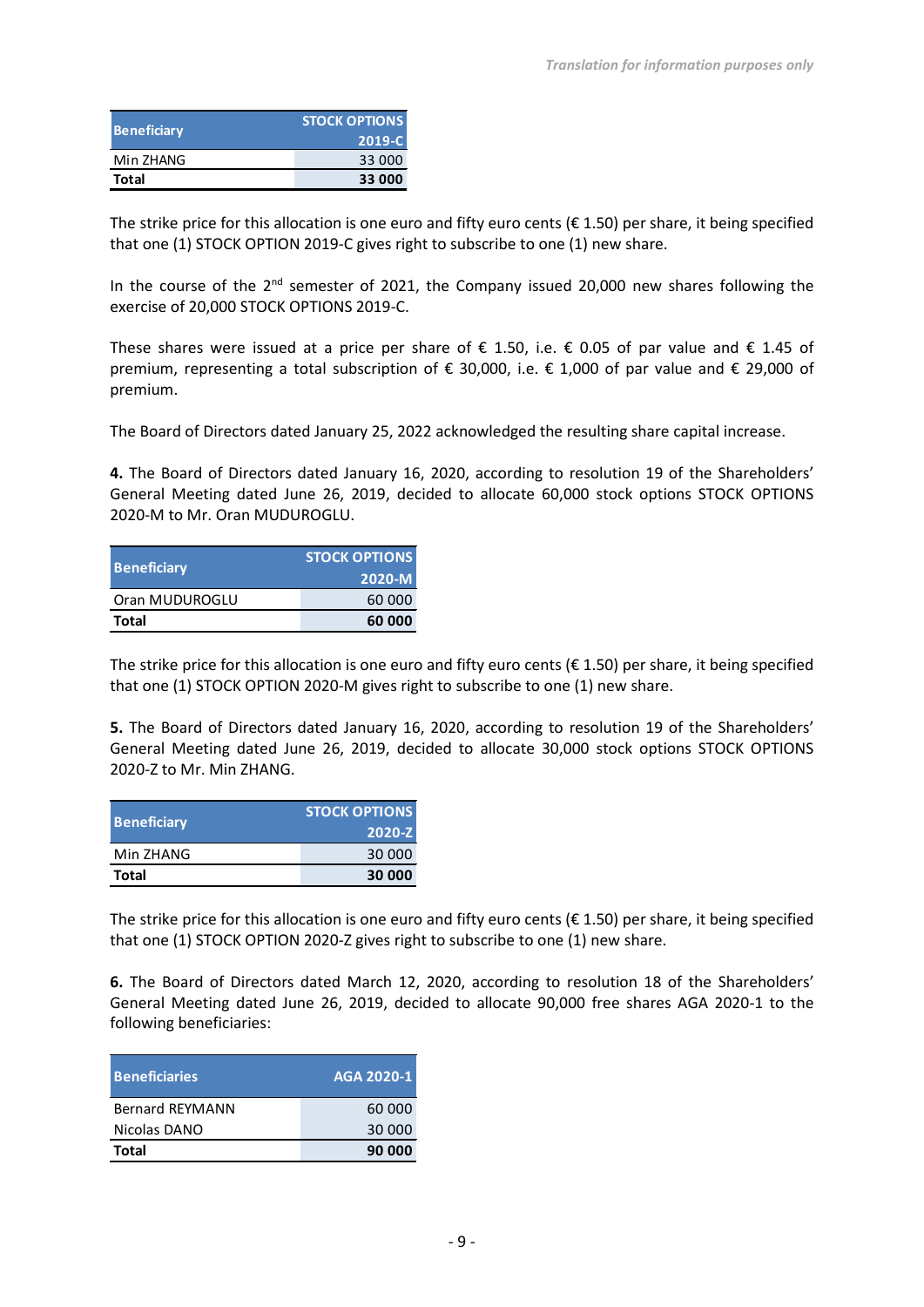The Board of Directors dated March 19, 2021 acknowledged the definitive acquisition of the 90,000 AGA 2020-1 free shares by the abovementioned beneficiaries and, as a consequence, acknowledged the resulting share capital increase.

**7.** The Board of Directors dated April 17, 2020, according to resolution 22 and 23 of the Shareholders' General Meeting dated June 26, 2019, acknowledged the subscription by the European Investment Bank (EIB) to 800,000 BSA warrants ("BSA BEI-A").

The subscription price to the BSA BEI-A was one euro cent ( $\epsilon$  0.01) per BSA BEI-A issued, it being specified that the exercise of one (1) BSA BEI-A gives right to subscribe to one (1) new share at a strike price equal to:

- the multiplication of X by the weighted average price per share in the context of one or several equity fundraising (Qualifying Equity Fundraising(s) – as this term is defined in the Warrants Agreement), each of at least EUR 5,000,000 and up to an aggregate amount of EUR 15,000,000, subscribed by any new investor not already holding, directly or indirectly, shares in the Company, within a 15-months period following the issuance date of the BSA BEI-A, it being noted that if the cumulative amount of EUR 15,000,000 is reached in the context of several equity fundraisings (Qualifying Equity Fundraising(s) – as this term is defined in the Warrants Agreement) in excess of an aggregate amount raised of EUR 15,000,000, the weighted average price per share will be calculated by reference to the first EUR 15,000,000, X being equal to:
	- 95.5% during the first three months following the issuance of the BSA BEI-A;
	- 92.5% during the fourth month following the issuance of the BSA BEI-A;
	- 90.0% during the fifth month following the issuance of the BSA BEI-A;
	- 88.5% during the sixth month following the issuance of the BSA BEI-A;
	- 85.0% during the seventh month following the issuance of the BSA BEI-A;
	- 82.5% during the eighth month following the issuance of the BSA BEI-A;
	- 80.0% during the ninth month following the issuance of the BSA BEI-A;
	- 78.5% during the tenth month following the issuance of the BSA BEI-A;
	- 75.0% during the eleventh month following the issuance of the BSA BEI-A;
	- 72.5% during the twelfth month following the issuance of the BSA BEI-A;
	- 70% during the thirteenth month following the issuance of the BSA BEI-A;
	- 65% during the fourteenth month following the issuance of the BSA BEI-A;
	- 60% during the fifteenth month following the issuance of the BSA BEI-A; or
- EUR 2 from the sixteenth month following the issuance of the BSA BEI-A.

Following the fundraising carried out by the Company in March 2021, the exercise of one (1) BSA BEI-A gives right to subscribe to one (1) new share at a strike price equal to EUR 8.3375 per share.

**8.** The Board of Directors dated May 30, 2018, according to resolution 19 and 20 of the Shareholders' General Meeting dated May 28, 2018, issued 130,000 warrants, 120,000 warrants of which were subscribed ("BSA 2018"). Mr. Oran MUDUROGLU and Mr. Kapil DHINGRA both subscribed to 60,000 BSA 2018 warrants each.

The subscription price to the BSA 2018 was one euro and fifty-one euro cents ( $\epsilon$  1.51) per BSA 2018 issued, it being specified that the exercise of one (1) BSA 2018 gives right to subscribe to one (1) new share at a strike price equal to nine euros and fifty euro cents ( $\epsilon$  9.50) per share.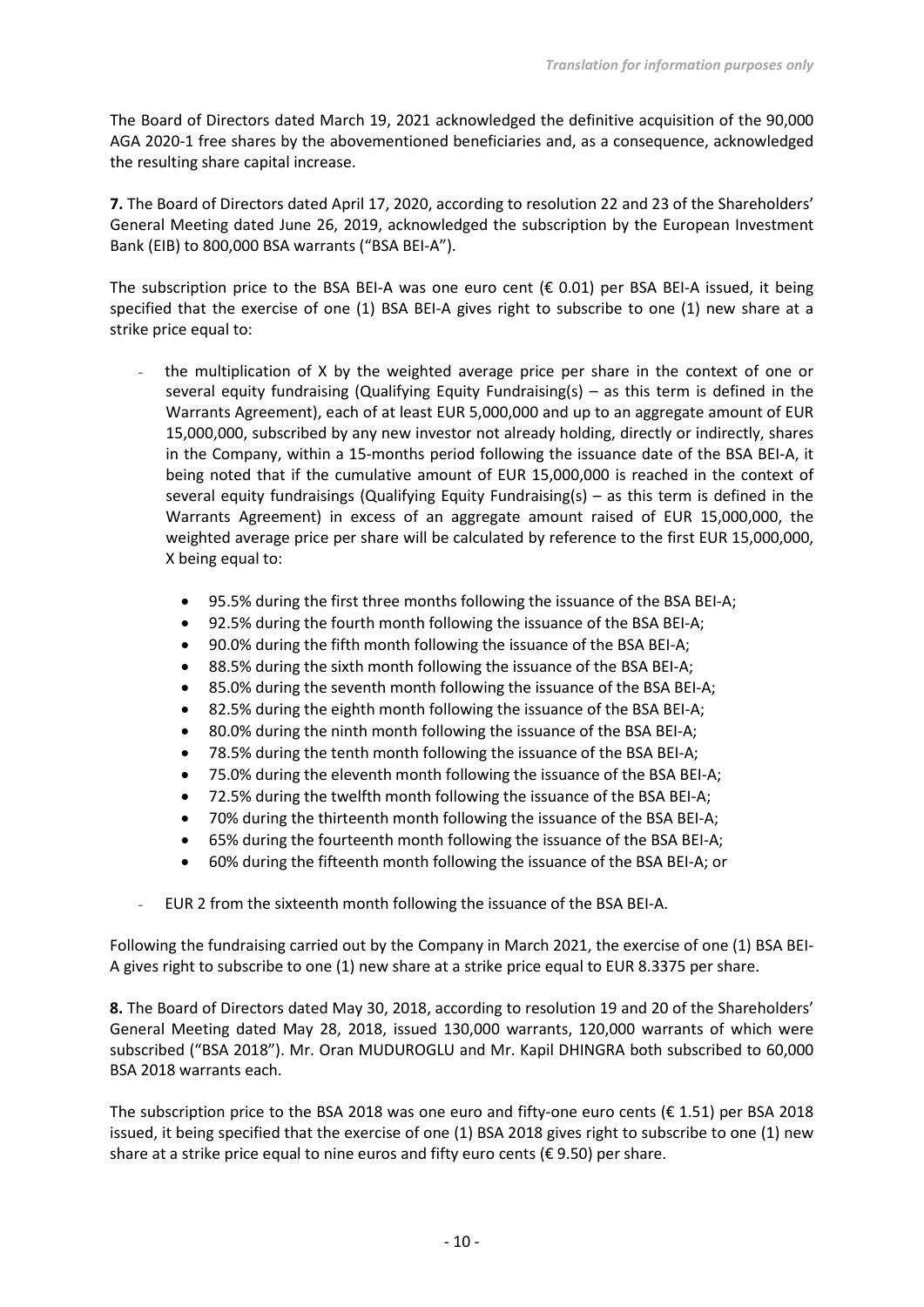**9.** The Board of Directors dated July 9, 2020, according to resolution 23 of the Shareholders' General Meeting dated June 19, 2020, decided to allocate 50,000 stock options STOCK OPTIONS 2020-S to the following beneficiaries:

| <b>Beneficiaries</b> | <b>STOCK OPTIONS</b><br>2020-S |  |
|----------------------|--------------------------------|--|
| Yan LIU              | 25 000                         |  |
| Mike DOHERTY         | 25 000                         |  |
| Total                | 50 000                         |  |

The strike price for this allocation is two euros and sixty-five euro cents ( $\epsilon$  2.65) per share, it being specified that one (1) STOCK OPTION 2020-S gives right to subscribe to one (1) new share.

Following the departure of a beneficiary from the Company, 25,000 STOCK-OPTIONS 2020-S are no longer exercisable.

**10.** The Board of Directors dated October 16, 2020, according to resolution 23 of the Shareholders' General Meeting dated June 19, 2020, decided to allocate 15,000 stock options STOCK OPTIONS 2020-D to Mr. Mike DOHERTY.

| <b>Beneficiary</b> | <b>STOCK OPTIONS</b> |  |
|--------------------|----------------------|--|
|                    | 2020-D               |  |
| Mike DOHERTY       | 15 000               |  |
| Total              | 15 000               |  |

The strike price for this allocation is four euros and eighteen euro cents ( $\epsilon$  4.18) per share, it being specified that one (1) STOCK OPTION 2020-D gives right to subscribe to one (1) new share.

Following the departure of the beneficiary from the Company, the 15,000 STOCK-OPTIONS 2020-D are no longer exercisable.

**11.** The Board of Directors dated October 21, 2021, according to resolution 22 of the Shareholders' General Meeting dated June  $1^{st}$ , 2021, decided to allocate 260,000 free shares AGA 2021-1 to the following beneficiaries: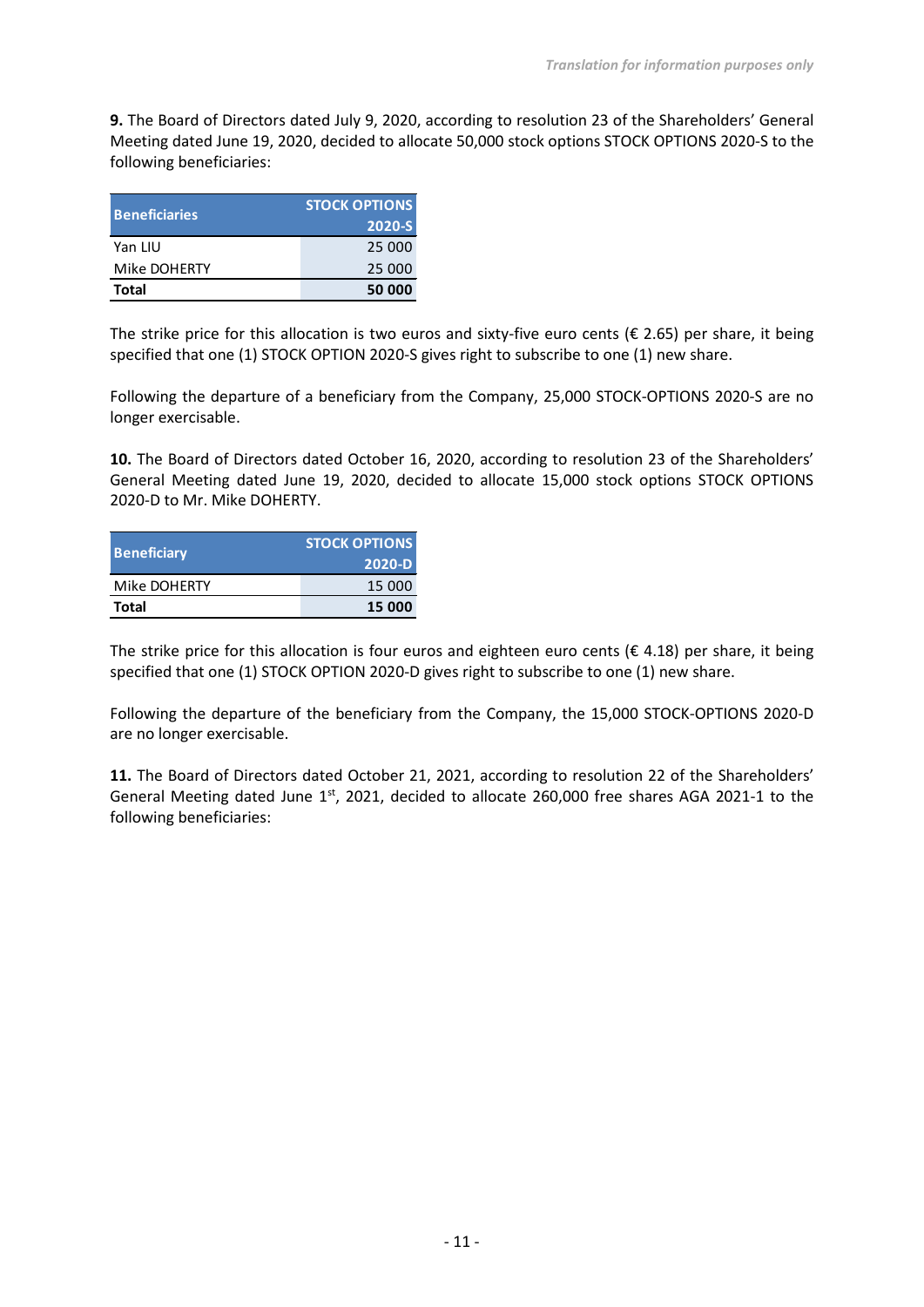| <b>Beneficiaries</b>      | AGA 2021-1 |
|---------------------------|------------|
| Thomas BONNEFONT          | 60 000     |
| Sophie CAMPAGNO           | 25 000     |
| Nicolas DANO              | 30 000     |
| Jean-Christophe MONTIGNY  | 60 000     |
| Sebastien GROSSET         | 10 000     |
| Anne-Sophie AUROUX        | 10 000     |
| Christelle DUVERGER       | 5 0 0 0    |
| Jose Luis MACIAS          | 5 0 0 0    |
| Adeline BRASSEUR          | 5 000      |
| Benjamin CONAN            | 5 000      |
| <b>Benoit HUET</b>        | 10 000     |
| Rémi RONCHAUD             | 5 000      |
| Jean OLIVIER              | 10 000     |
| Fabrice LAMY              | 5 000      |
| Harinaivo                 | 5 0 0 0    |
| <b>RATSIMANOHATRA</b>     |            |
| <b>Emmanuelle LEYGUES</b> | 5 000      |
| Faisel JOBRANI            | 5 000      |
| Total                     | 260 000    |

**12.** The Board of Directors dated October 21, 2021, according to resolution 22 of the Shareholders' General Meeting dated June  $1<sup>st</sup>$ , 2021, decided to allocate 542,000 free shares AGA 2021-2 to Mr. Fredrik BRAG.

| <b>Beneficiary</b> | AGA 2021-2 |
|--------------------|------------|
| Fredrik BRAG       | 542 000    |
| Total              | 542 000    |

**13.** The Board of Directors dated October 21, 2021, according to resolution 22 of the Shareholders' General Meeting dated June  $1<sup>st</sup>$ , 2021, decided to allocate 30,000 free shares AGA 2021-3 to Mr. Cyril LAURENT.

| Beneficiary   | AGA 2021-3 |
|---------------|------------|
| Cyril LAURENT | 30 000     |
| Total         | 30 000     |

**14.** Pursuant to the provisions of article L.225-102 of the French Commercial Code, we report the status of employee participation in the share capital on the last day of the financial year: Fredrik BRAG (Chief Executive Officer), Nicolas DANO and Fabrice LAMY held a total of 4 % of the share capital as of December 31, 2021.

**15.** A summary of the issuances and allocations of the various securities can be found in the annex to the annual accounts prepared by the Company for the fiscal year ended December 31, 2021.

# **F. Information concerning the Auditors**

We remind you that PRICEWATERHOUSECOOPERS AUDIT, a simplified joint-stock company with a capital of € 2,510,460, with a registered office located at 63 rue de Villiers, 92200 Neuilly-Sur-Seine, registered at the Nanterre RCS under number B 672 006 483, an audit firm duly registered with the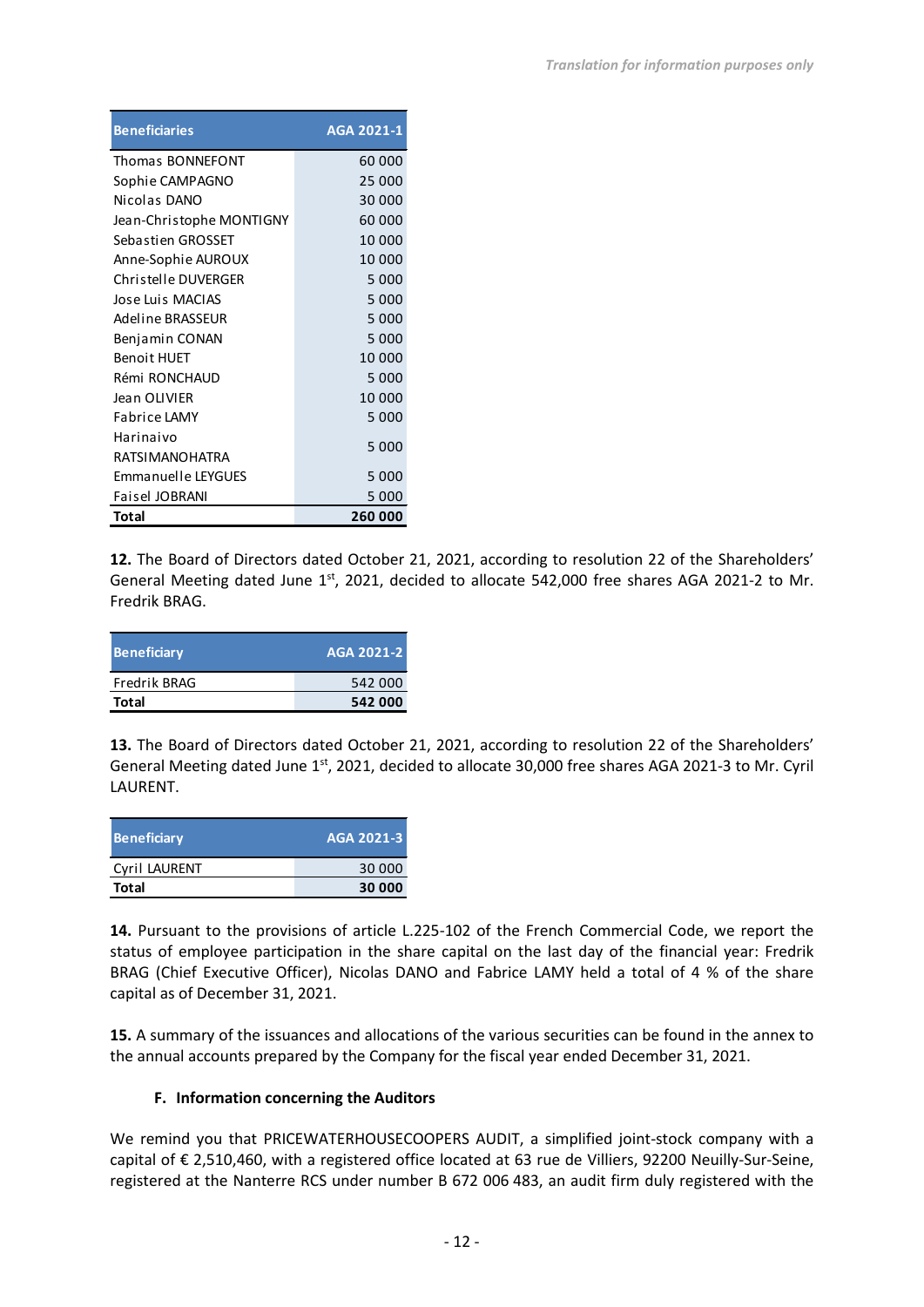PCAOB is the Company's Principal Statutory Auditor and that its 6-financial years term of office runs until the end of the Shareholders' Meeting convened to deliberate in 2027 on the accounts of the financial year to close on December 31, 2026.

### **G. Social and environmental consequences of the Company's activity**

The Company's activity does not have any impact on the environment.

For the fiscal year ending on December 31, 2021, the average number of employees is 121. As of December 31, 2021, the Company comprised 136 employees.

### **H. Expenses nondeductible from taxes under Article 39-4 of the French General Tax Code**

Pursuant to Article 223 *quater* of the French General Tax Code, we inform you that during the year closed on December 31, 2021, expenses nondeductible from corporate tax as provided for in Article 39-4 of the French General Tax code were incurred in the amount of EUR 47,475, the theoretical impact of which on corporate tax at the rate of 28 % shall be EUR 13,293.

#### **I.Regulated Agreements**

We inform you that during the financial year 2021, no new agreement regulated under articles L.225- 38 and *seq*. of the French Commercial Code was entered into.

It is recalled that the following agreement, as referred to in articles L.225-38 and *seq*. of the French Commercial Code, was pursued unchanged during the financial year ending on December 31, 2021:

#### - **Stock options granted to a director of the Company:**

- o Concerned Board Member: Mr. Oran MUDUROGLU, Chairman of the Board of Directors of the Company;
- o Purpose: Mr. Oran MUDUROGLU was awarded a number of stock options under a contract with the US subsidiary of the Company, Median Technologies, Inc.;
- o Terms and conditions: According to the contract, Mr. Oran MUDUROGLU has the right to exercise the stock options under certain conditions to obtain shares of Median Technologies, Inc. (US). The Company, wishing to maintain the right to exchange, in the form of capital remuneration, shares Mr. Oran MUDUROGLU would hold in Median Technologies, Inc. (US) in case of exercise of his stock options, signed with Mr. Oran MUDUROGLU a contribution agreement whereby, in consideration for the contribution of its shares in Median Technologies, Inc., Mr. Oran MUDUROGLU would receive a total of 25,108 new ordinary shares of the Company.

You will be asked to vote on the regulated agreements passed during the year closed on December 31, 2021 on the basis of the Auditor's special report in accordance with article L.225-38 of the French Commercial Code.

#### **J.Balance of trade payables at close of financial year**

Pursuant to Article D.441-6 and L.441-14 of the French Commercial Code, we have supplied in the annex a breakdown of the trade payables and trade receivables (Annex I).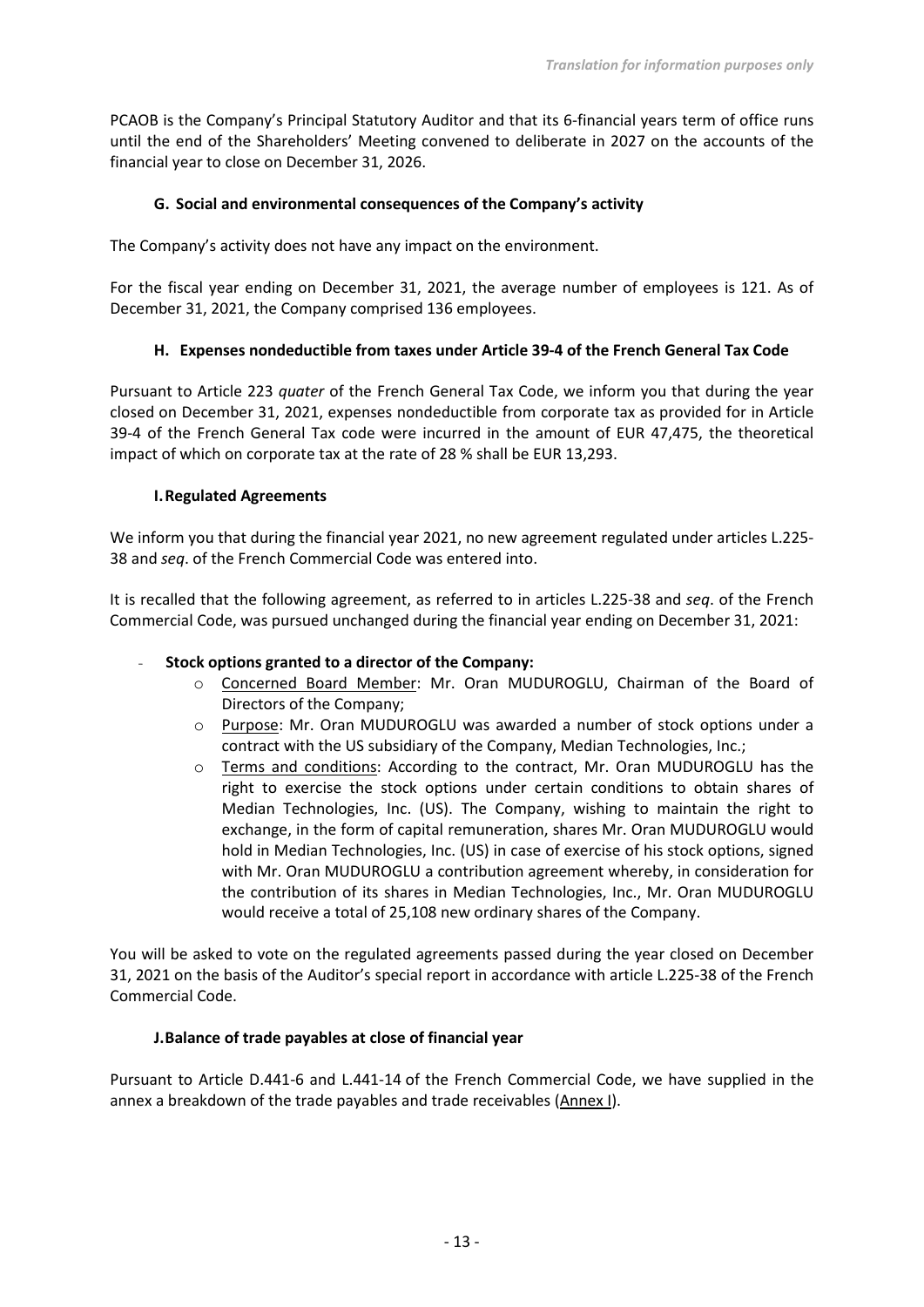# **K. Table of the Company's financial result for the last five last financial years**

Attached to this report is the table of the Company's financial results for the last five financial years. (Annex II).

### **L. Capital ownership (art. L.233-13 of the French Commercial Code)**

The information received by the Company pursuant to Articles L.233-7 and L.233-12 is attached to this report (Annex III).

### **M. Share buy-back Program**

We inform you that during the year closed on December 31, 2021, the number of shares bought and sold pursuant to article L.22-10-62 of the French Commercial Code, was respectively of 245,860 shares and 258,682 shares.

The average purchase and sales amounted respectively to EUR 12.53 and EUR 11.71.

The number of shares registered in the name of the Company at the close of the year was 22,876 securities.

Their value at the end of the year, valued at purchase price, was EUR 308,535, i.e. a unit price of EUR 13.49.

Their nominal value was EUR 0.05.

They represent 0.1 % of the share capital.

The traded value of the share as of December 31, 2021 amounted to EUR 15.64. No impairment provision has been recorded in the accounts as of December 31, 2021.

#### **N. Annual report on the liquidity agreement**

Under the liquidity contract granted by the Company to TP ICAP (Europe), as of December 31, 2021, the following resources were in the liquidity account:

- EUR 231,217.09
- 22,876 Shares

**O. Information on geographical regions and operational sub-sectors sensitive to communication of results to the market**

| <b>Revenues</b><br>(In thousands of euros) | 2021-12-31 | 2020-12-31 Variation |         |
|--------------------------------------------|------------|----------------------|---------|
| <b>Revenue FRANCE</b>                      | 2 2 5 5    | 1701                 | 554     |
| Revenue USA/CANADA                         | 3637       | 2888                 | 749     |
| Revenue UK                                 | 2 3 0 7    | 875                  | 1432    |
| <b>Revenue CHINA</b>                       | 3 9 9 0    | 4636                 | (646)   |
| <b>Revenue OTHER EXPORTS</b>               | 1931       | 910                  | 1021    |
| <b>Total</b>                               | 14 1 20    | 11 010               | 3 1 1 0 |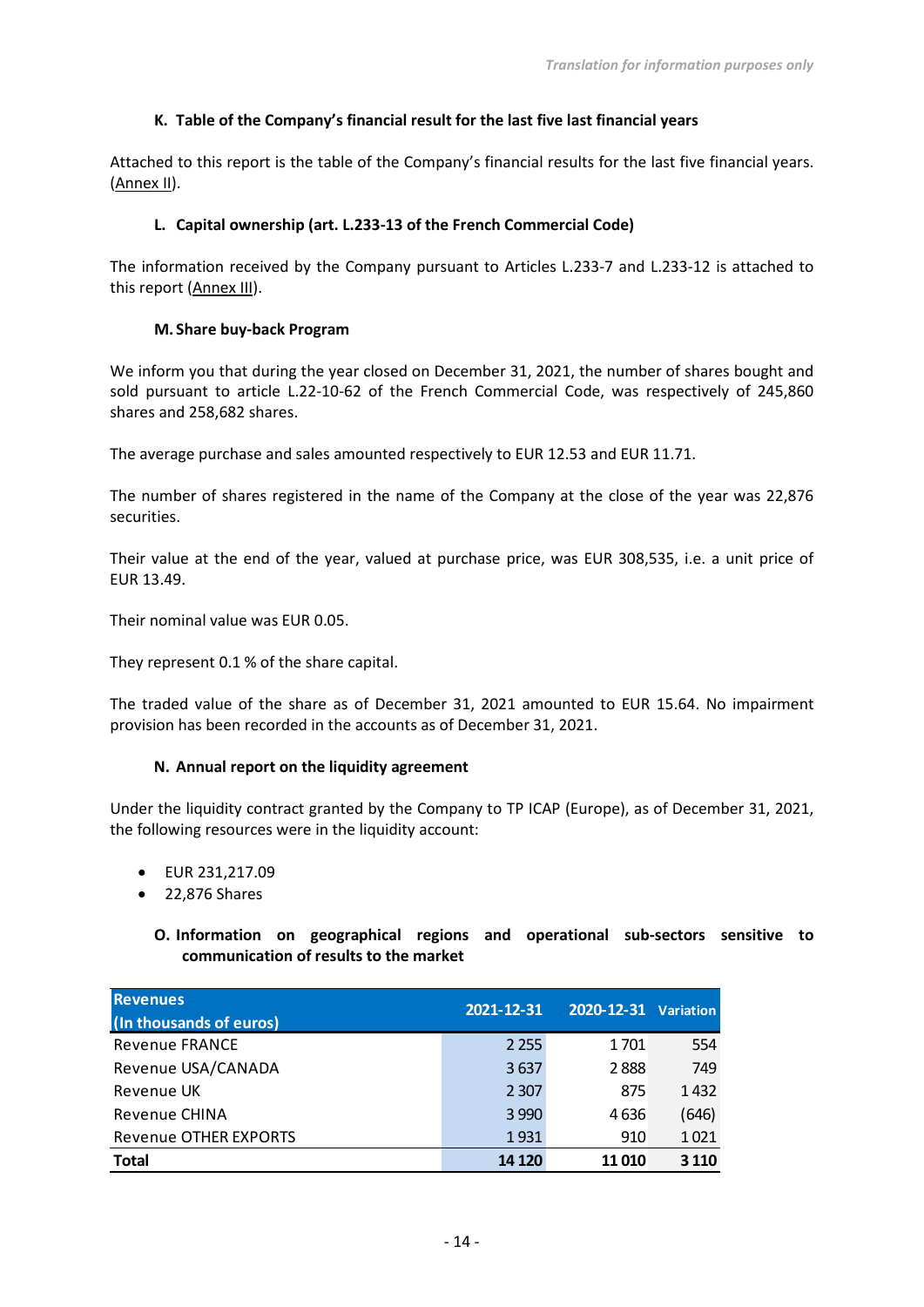#### **P. Specific Risk Factors**

#### **1. Specific risks linked to the activity of the Company**

#### **1.1.Competition Risks**

The market for clinical applications and clinical services taking advantage of the medical imaging is competitive. The Company cannot guarantee that emerging technologies may be developed by competitors with greater financial and industrial resources. This could have a material adverse effect on the Company's business, financial situation, earnings, growth and prospects.

#### **1.2.Risk of commercial failure**

For the market to accept more or less quickly the solutions and services offered by the Company will depend on various factors. Poor market penetration resulting from one of these factors could have an adverse effect on the Company's business, prospects, financial situation, results of operations and development.

#### **1.3.Risks related to the need to keep, attract and retain key personnel**

The success of the Company, including its Chinese subsidiary, depends largely on the work and expertise of the members of management and key scientific personnel and the loss of skills could impair the ability of the Company to achieve its objectives. The inability of the Company to attract and retain key personnel could prevent it from globally achieving its objectives and have a material adverse effect on its business, results, financial situation and prospects.

#### **1.4.Risks related to Customers**

The Company does not consider itself dependent on a particular laboratory. By expanding its listings with major pharmaceutical companies, the Company will be less dependent on a limited number of laboratories. As of today, the Company is referenced in most of the world's largest laboratories.

#### **1.5.Risks related to Supplier**

The Company does not purchase much. None of the Company's suppliers has a prominent position, and all are quickly and easily replaceable.

#### **2. Legal and regulatory risks**

#### **2.1.Intellectual Property Risks**

It is important for the success of the Company's business that it obtains, maintains and enforces the intellectual property rights it owns. However, intellectual property rights may offer only limited protection and do not prevent unauthorized use of technology owned by Median Technologies.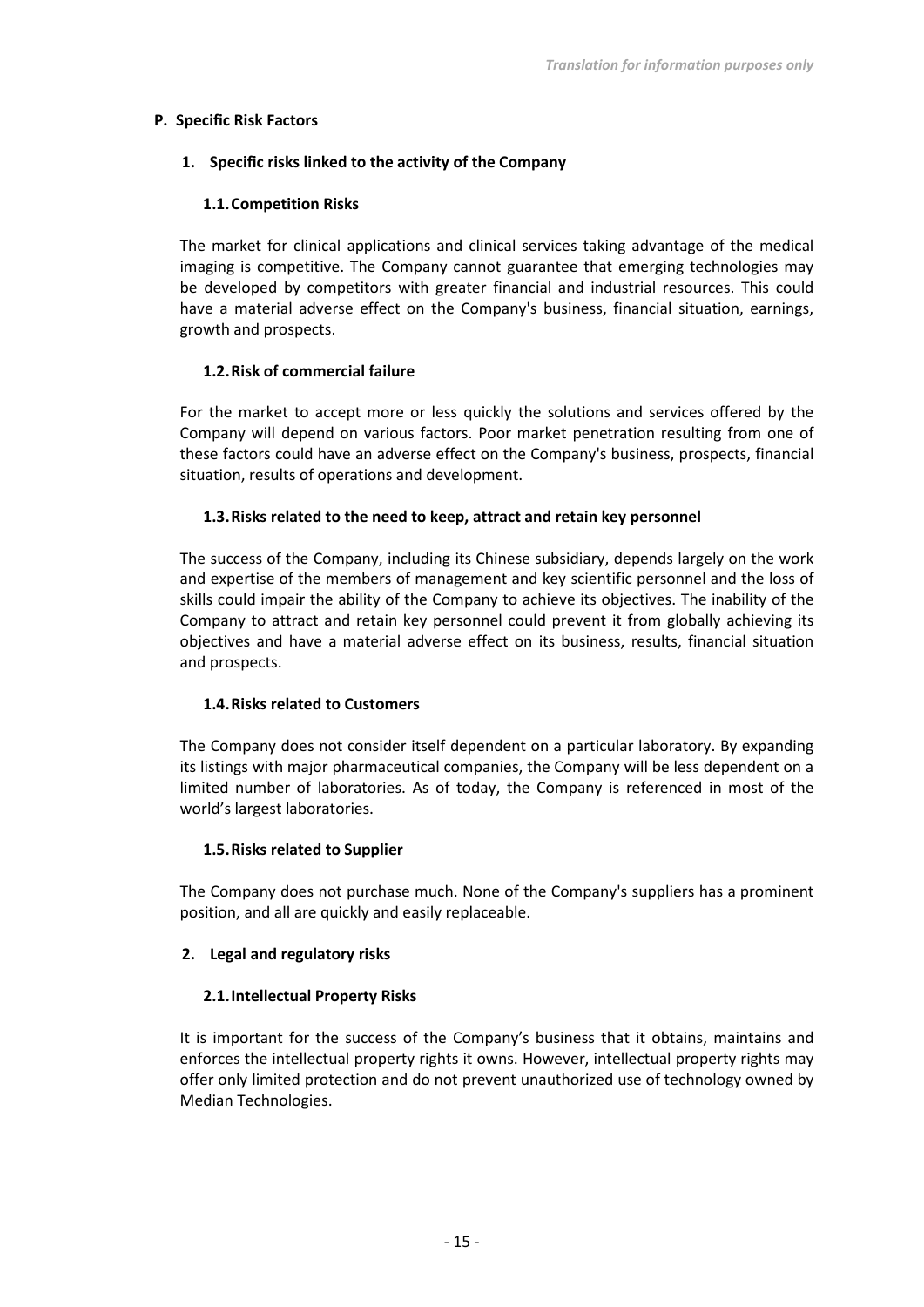### **2.2.Risks related to a more restrictive regulatory environment**

As a medical device, applications marketed by the Company are subject to strict regulations in the United States through the Food and Drug Administration (FDA) and in many other countries. Any breach of compliance obligations may result in sanctions that may significantly increase the costs incurred by the Company, delay the development and commercialization of its products and services and thus have a material adverse effect on its business, results, financial situation and prospects.

The Company successfully passed its first FDA audit in early 2017. In 2019, the quality of services was validated by the success of 12 customer audits and an FDA (Food and Drug Administration) audit on a major phase III of a Top 3 pharmaceutical company.

### **2.3.Risks related to software application liability**

The Company underlines in its documentation that its software applications are not diagnostic tools as such and are intended to help practitioners to prepare their diagnosis. Nevertheless, one can not exclude that some user of the applications may seek the liability of the Company.

### **3. Financial risk management objectives and policies**

The Group's policy is not to take out financial instruments for speculative purposes. The Group does not use any derivative financial instruments. The Group is exposed to different degrees to foreign exchange, counterparty and liquidity risks. It is not exposed to interest rate risk.

#### **3.1.Foreign exchange risk**

Foreign exchange risk is the risk that the future fair value or cash flows of a financial instrument will fluctuate due to a change in foreign exchange rates. The Group's strategy is to favor the euro as the currency for signing contracts. However, through its international exposure, the Group is also led to invoice in dollars and is therefore confronted with foreign exchange risks linked to such transactions. The Group cannot exclude the possibility that a significant increase in its activity will result in greater exposure to foreign exchange risk. The Group therefore foresees having recourse again to a policy that is more adapted to covering such risks.

The Group's principal foreign exchange risk involves converting the accounts of the MEDIAN Technologies Inc. subsidiary from US\$ to the Euro.

It is therefore mainly exposed to fluctuations in the EUR/USD parity.

To limit the impact, the Group reuses all of these funds in dollars for its subsidiary's needs.

For the RMB, the company intends to provide complete autonomy to its Chinese subsidiary as soon as possible in order to limit its exposure vis-à-vis the Chinese currency to the greatest extent possible.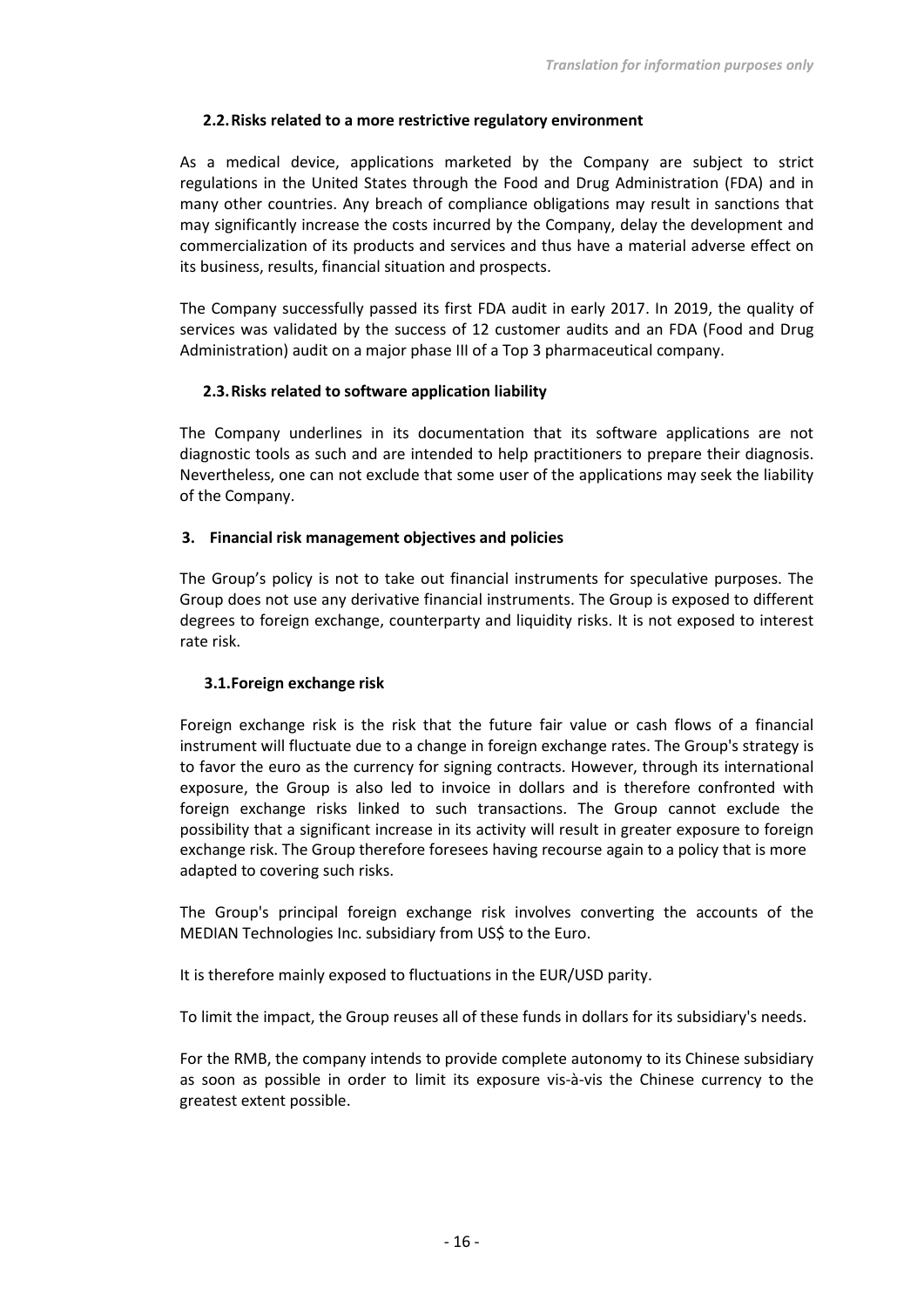### **3.2.Interest rate risk**

As of December 31, 2021, the Group's financial liabilities were not subject to interest rate risk. Loans were at fixed rates, and advances and repayable borrowing have a zero rate. The Group does not have any variable rate indebtedness with financial institutions and therefore does not report any rate risk.

### **3.3.Credit risk**

Credit or counterparty risk is the risk of loss on a claim or more generally that of a third party that does not pay its debt on time. The risk shown by private customers is controlled, considering the advances and down payments that the group obtains before beginning its service. The Group has also set up an insurance-credit contract to cover any losses in defaulting export customer receivables. Receivables linked to public subsidies and research tax credits show a credit risk judged insignificant with regard to the Company's history. The credit risk linked to cash, cash equivalents and current financial instruments is not significant with regard to the quality of the co-contracting financial institutions.

### **3.4.Liquidity risk**

The Group's financing is carried out within the framework of a policy implemented by the financial management. The Group's financing structure is mainly based on equity, the recourse to financing from shareholders and public financing. Cash is held for the purpose of meeting short-term cash commitments rather than for investment purposes or for other purposes. It is easily convertible into a known amount of cash and subject to negligible risk of change in value.

Given the consolidated available cash position of €36.1 million as of December 31, 2021, the Group considers that it has sufficient cash to face cash requirements related to its business and investments during the 12 months after the closing date.

The aforementioned items enable the consolidated financial statements to be prepared as of December 31, 2021 according to the Group's going concern principle for the next 12 months.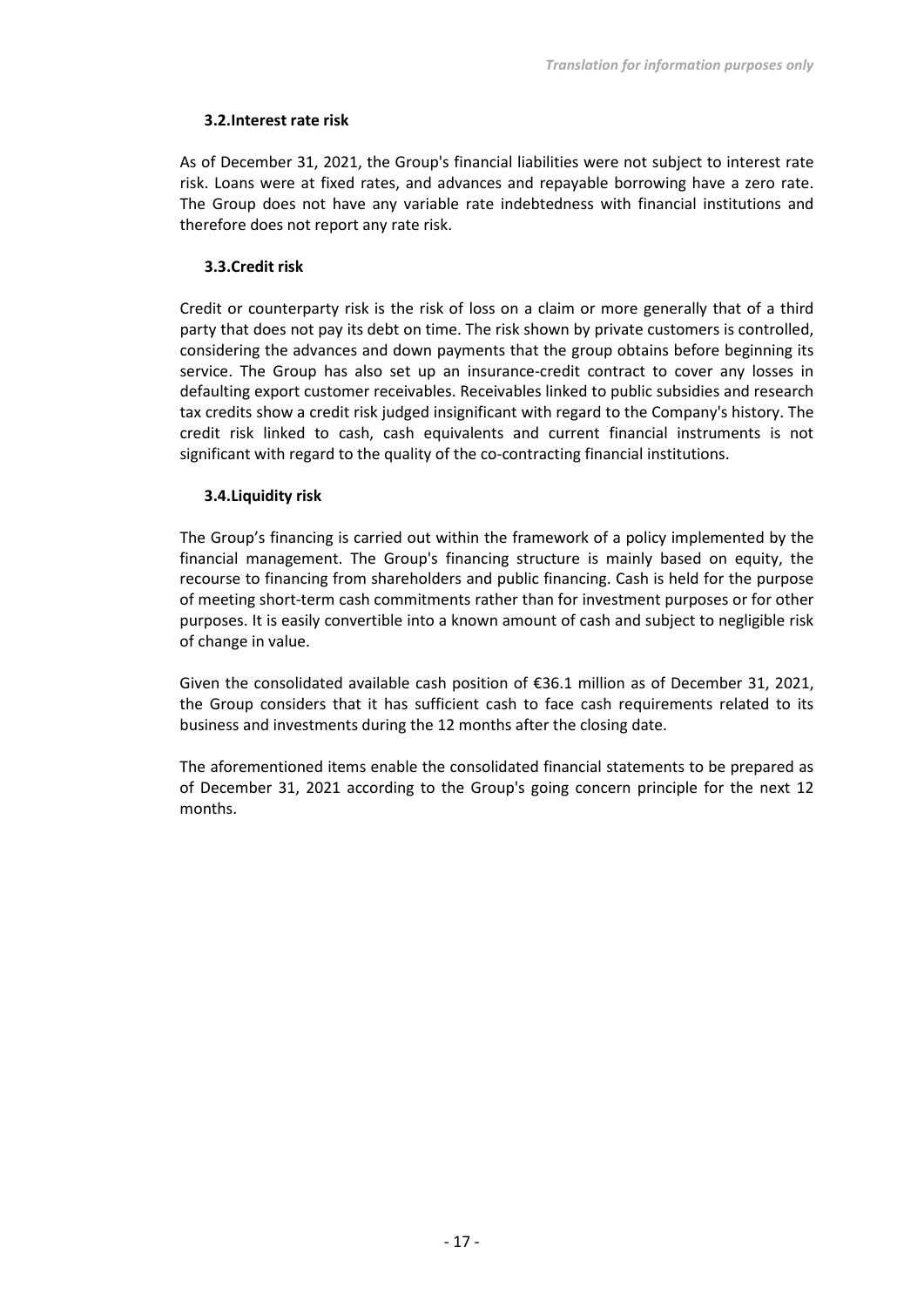#### **II. CORPORATE GOVERNANCE REPORT**

#### **A. Office of Chief Executive Officer**

In accordance with article L.225-37-4 of the French Commercial Code, we recall you that your Board of Directors has, by decision dated April 10, 2019, decide to opt for the separation of the functions of Chairman of the Board of Directors and Chief Executive Officer.

The Board also decided to appoint Mr. Oran MUDUROGLU as Chairman of the Board of Directors and Mr. Fredrik BRAG as Chief Executive Officer.

In accordance with article 15 of the bylaws, this decision will last until the Board of Directors decides otherwise, ruling under the same conditions. However, the Board of Directors will also have to make a decision concerning the terms and conditions for the exercise of the Company's management when appointing or renewing its Chairman.

These modalities have not changed.

Unless the method of exercising the Company's management is modified, this information will not be included in subsequent corporate governance reports.

#### **B. Information concerning directors**

Pursuant to the provisions of article L.225-37-4 of the French Commercial Code, you will find below the list of the duties and positions held by each of the directors of the Company in other companies (Annex V).

Mr. Fredrik BRAG, CEO of the Company has received for the financial year 2021 a gross compensation amounting to EUR 400,000, excluding performance bonus.

The Board of Directors, on the recommendation of the Remuneration Committee decided that Mr. Fredrik BRAG would receive EUR 220,000 as variable compensation based on the qualitative assessment of his performance for the year 2021, which shall be paid in 2022. It is recalled that Mr. Fredrik BRAG received EUR 196,180 for the variable target-based compensation for the 2020 fiscal year.

Mr. Fredrik BRAG is covered by the GSC (social guarantee for company managers), the annual cost of which was EUR 18,025 in 2021.

A company car was also awarded to Mr. BRAG since the second semester of the 2018 fiscal year.

Mr. Oran MUDUROGLU, Chairman of the Board of Directors of the Company, has received for the financial year 2021 a gross compensation amounting to EUR 12,000.

### **C. Agreements between a subsidiary and one of the Company's Director or major shareholder**

During the 2021 financial year, the following agreements were entered into by a subsidiary of the Company: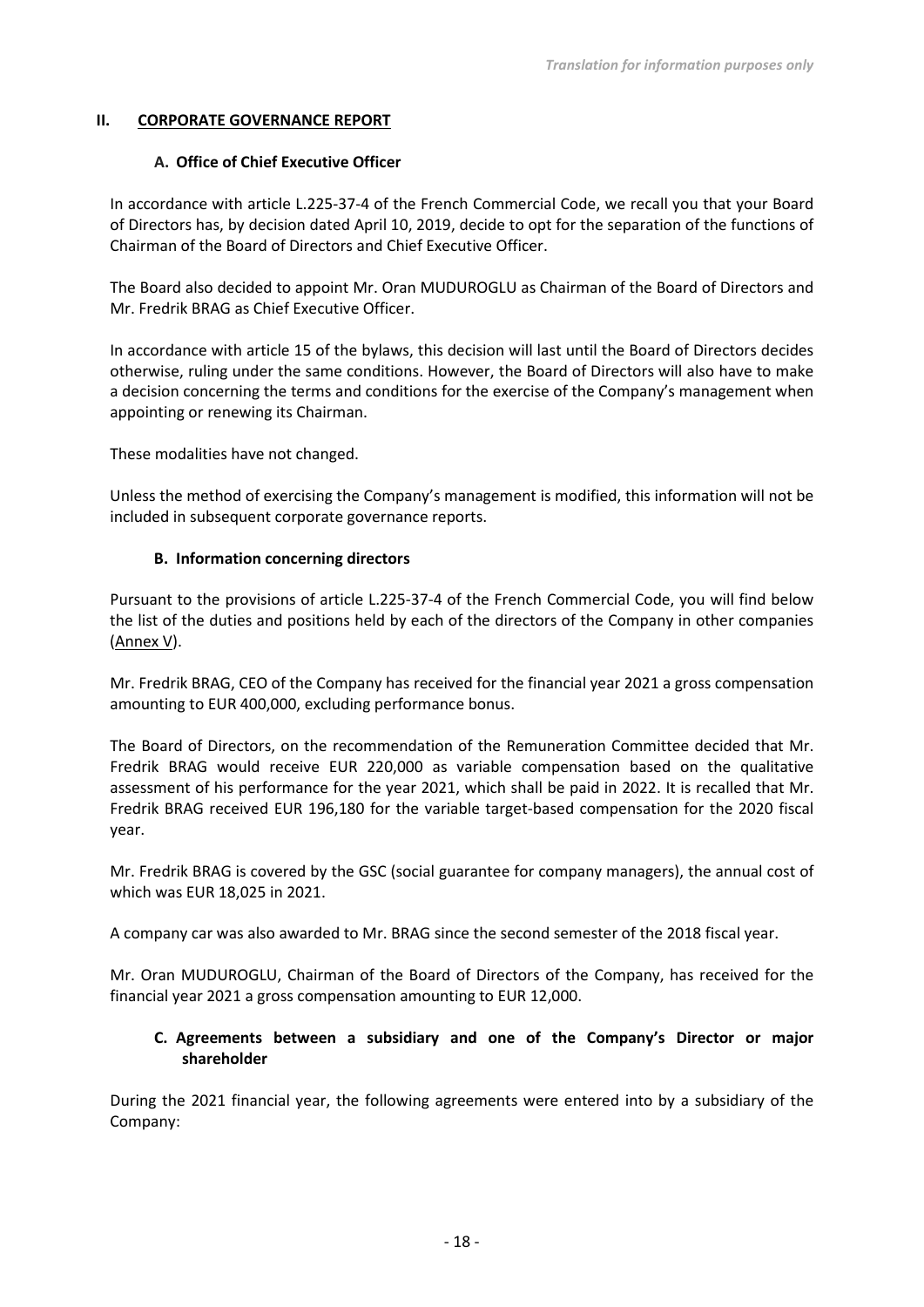- **Consulting contract entered into on January 4, 2021, by ORSCO LIFE SCIENCES AG, whose general manager and main shareholder is Mr. Oern STUGE, Director of the Company, and the US subsidiary of the Company, MEDIAN TECHNOLOGIES, INC.:** 
	- o Concerned Board Member: Oern STUGE, Director of the Company;
	- o Purpose: ORSCO LIFE SCIENCES AG provides strategic consulting services to companies of the MEDIAN Group regarding the commercial development of the iCRO business unit and the marketing strategy of the iBiopsy activity of the Company;
	- o Duration: Fixed-term contract that ended on December 31, 2021.

It is recalled that the following agreement was pursued unchanged during the financial year ending on December 31, 2021:

### - **Stock options granted to a director of the Company:**

- o Concerned Board Member: Mr. Oran MUDUROGLU, Chairman of the Board of Directors of the Company;
- o Purpose: Mr. Oran MUDUROGLU was awarded a number of stock options under a contract with the US subsidiary of the Company, Median Technologies, Inc.;
- o Terms and conditions: According to the contract, Mr. Oran MUDUROGLU has the right to exercise the stock options under certain conditions to obtain shares of Median Technologies, Inc. (US). The Company, wishing to maintain the right to exchange, in the form of capital remuneration, shares Mr. Oran MUDUROGLU would hold in Median Technologies, Inc. (US) in case of exercise of his stock options, signed with Mr. Oran MUDUROGLU a contribution agreement whereby, in consideration for the contribution of its shares in Median Technologies, Inc., Mr. Oran MUDUROGLU would receive a total of 25,108 new ordinary shares of the Company.

#### **D. Table of the Authorizations pertaining to capital increases**

Attached to this report is the table of the Authorizations granted in the context of capital increases. (Annex VI).

#### **E. Transactions on securities owned by managers**

Pursuant to Article 223-2 of General Regulations of the Autorité des Marchés Financiers (AMF), the summary list of transactions on securities performed by Directors during the financial year closed on December 31, 2021 is attached to this report in Annex IV.

# **F. Restrictions imposed on the exercise of stock options granted or on the sale of free shares allocated to managers**

The restrictions imposed on the managers of the Company by the Board with regards to the exercise of the stock options granted or the sale of the free shares to the managers are as follows:

Managers who have been granted stock options giving the right to subscribe or purchase shares are each required to keep at least 25 % of the shares resulting from the exercise of the stock options in the registered form, until the end of their duties, for any reason whatsoever.

Managers who have been granted free shares are each required to keep either at least 5 % or at least 15 % of the shares resulting from the free shares definitively acquired in registered form until the end of their duties, for any reason whatsoever.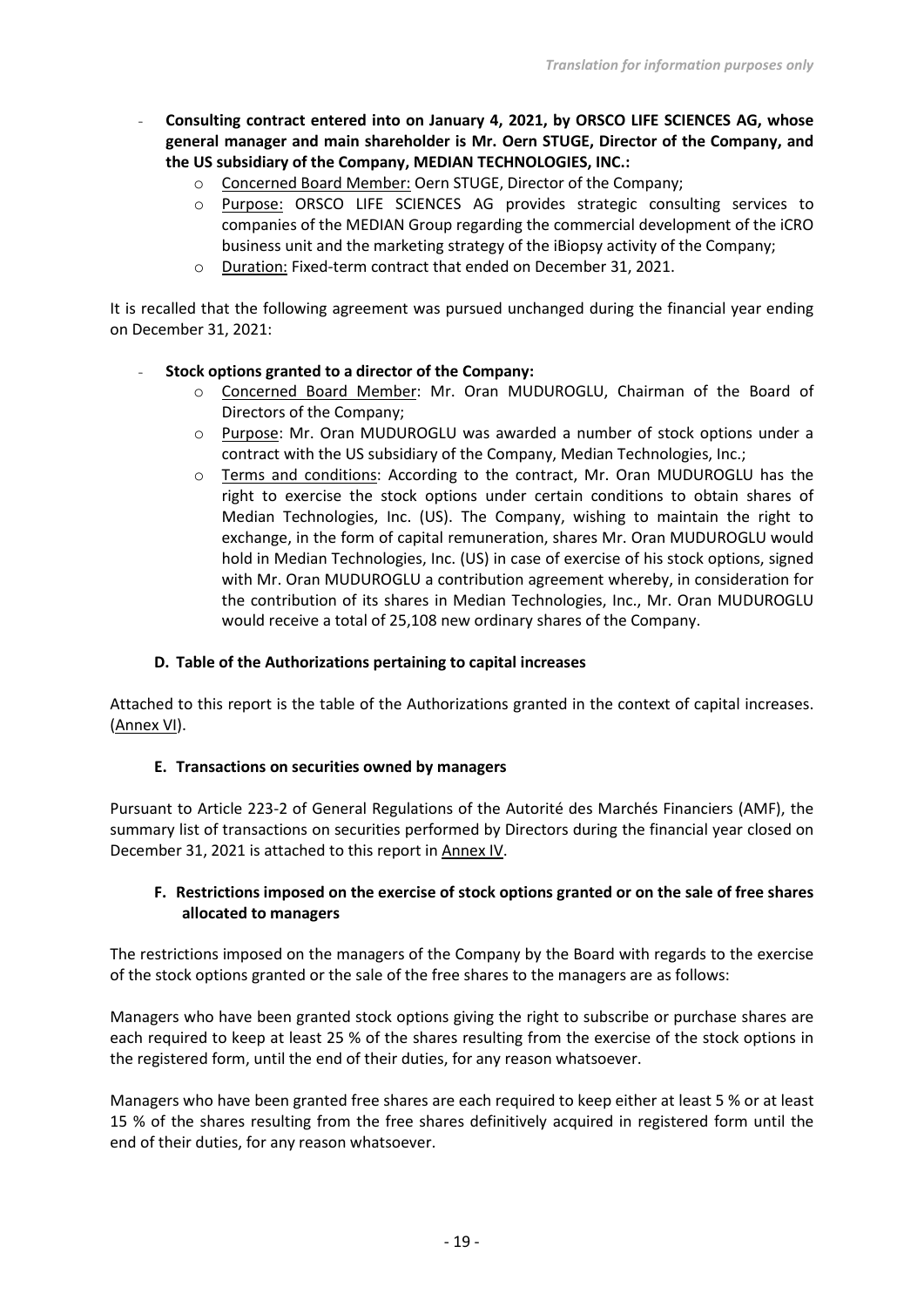#### **III. REPORT ON OTHER RESOLUTIONS**

#### **A. Directors term of offices**

We recommend you to give full discharge without reservation to all Directors, namely:

- Mr. Oran MUDUROGLU, Chairman of the Board,
- Mr. Fredrik BRAG, Director,
- Mr. Tim HAINES, Director,
- Mr. Kapil DHINGRA, Director,
- Mr. Oern STUGE, Director.

for the performance of their duties during the financial year ended on December 31, 2021.

# **B. Setting of the Directors' remuneration for 2022 (article L.225-45 of the French Commercial Code)**

We propose to set at EUR 200,000 the aggregate amount of directors' remuneration to be divided among the Directors for the year 2022, and to give all powers to the Board of Directors for the purpose of deciding the terms of allocation of this aggregate amount among the Directors.

### **C. Authorization to the Board of Directors for the purchase of shares of the Company under the provisions of article L.22-10-62 of the French Commercial Code**

We propose that you authorize us to purchase a number of shares representing up to 10% of the share capital at the date of the General Meeting.

Please note that the number of shares used to calculate the 10% limit would correspond to the number of shares purchased under a liquidity contract, less the number of shares sold during the term of the authorization.

These shares may be acquired by any means, including exchange or over the counter transactions, including by acquisition or sale of blocks of shares or by the use of derivative or optional financial instruments and at the times deemed appropriate by the Board, and that eventually acquired shares may be sold or transferred by any means in accordance with the legal provisions in force.

The maximum unit purchase price of the shares shall not exceed forty (40) euros, subject to adjustments to take into account the impact of transactions on the capital of the Company, including changes in the par value of the shares, capital increase by incorporation of reserves, allocation of free shares, stock split or reverse stock split, distribution of reserves or any other assets, amortization of capital, or any other operation on equity.

Therefore, the maximum amount that the Company will be liable to pay, in the event of a maximum purchase price of 40 euros, would amount to EUR 61,973,760 on the basis of the capital on April 20, 2022.

This authorization to repurchase own shares of the Company would be granted to, in particular:

- allow the purchase of shares under a liquidity agreement complying with the AMAFI Charter of ethics renewed by the decision of the AMF dated June 22, 2021 replacing the decision of the AMF dated July 2, 2018 recognizing the AMAFI Charter of ethics;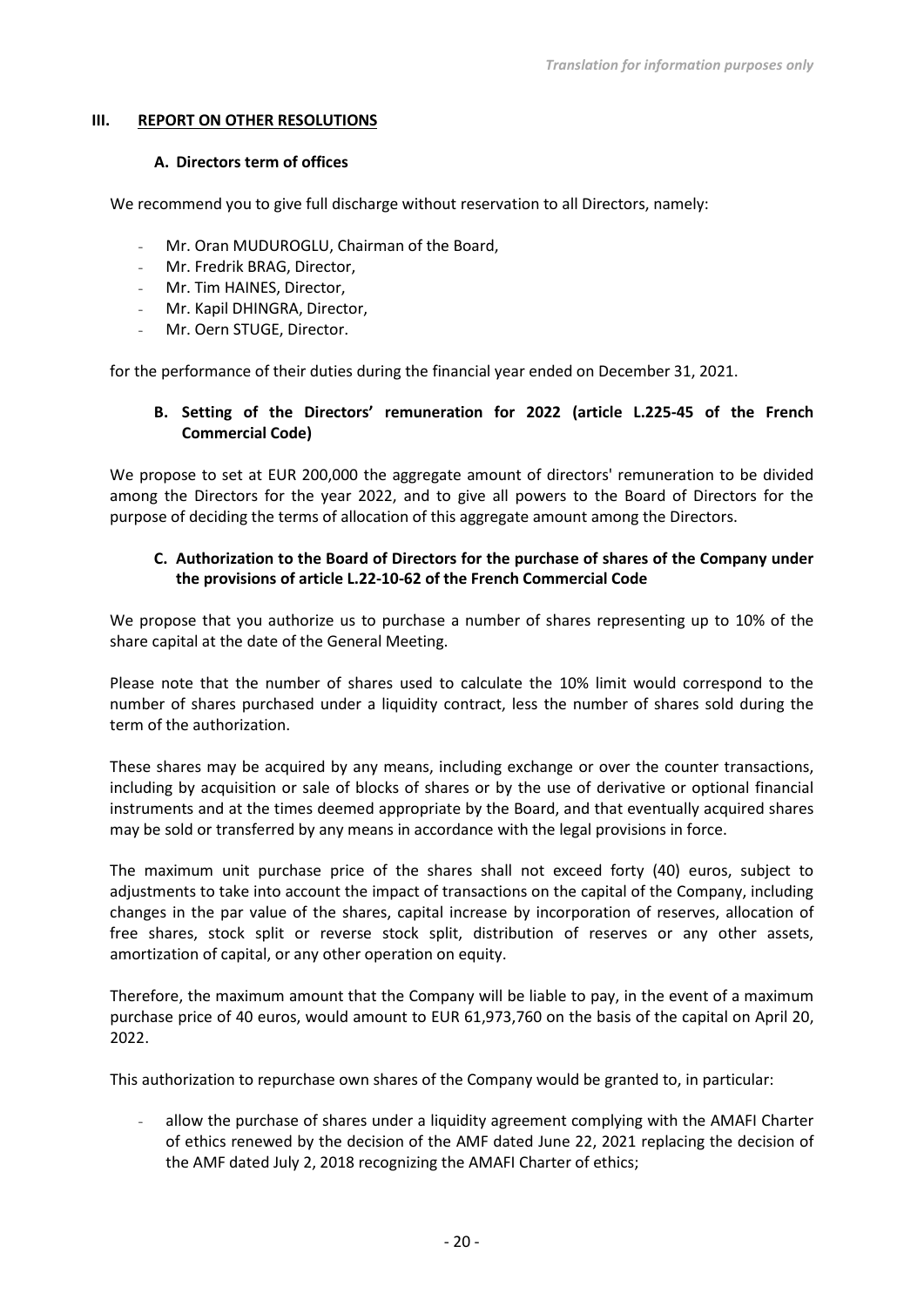- implement any plan of options to purchase shares of the Company under the provisions of articles L.225-177 and *seq*. and L.22-10-56 and *seq*. of the French Commercial Code or any allocation of free shares under the provisions of articles L.225-197-1 and *seq*. and L.22-10-59 and *seq*. of the French Commercial Code;
- cancel such in particular in order to optimize earnings per share through a reduction of share capital;
- implement any market practice that may be approved by the French Authority of Financial Market and, more generally, to perform any operation that complies with regulations in force.

We hereby propose to grant this authorization for a period of eighteen (18) months from the date of the General Meeting.

This authorization would cancel from the date of the General Meeting any previous authorizations with the same purpose.

Furthermore, we propose to authorize the reduction of the share capital in connection with the above transaction.

\* \* \*

**The Board of Directors**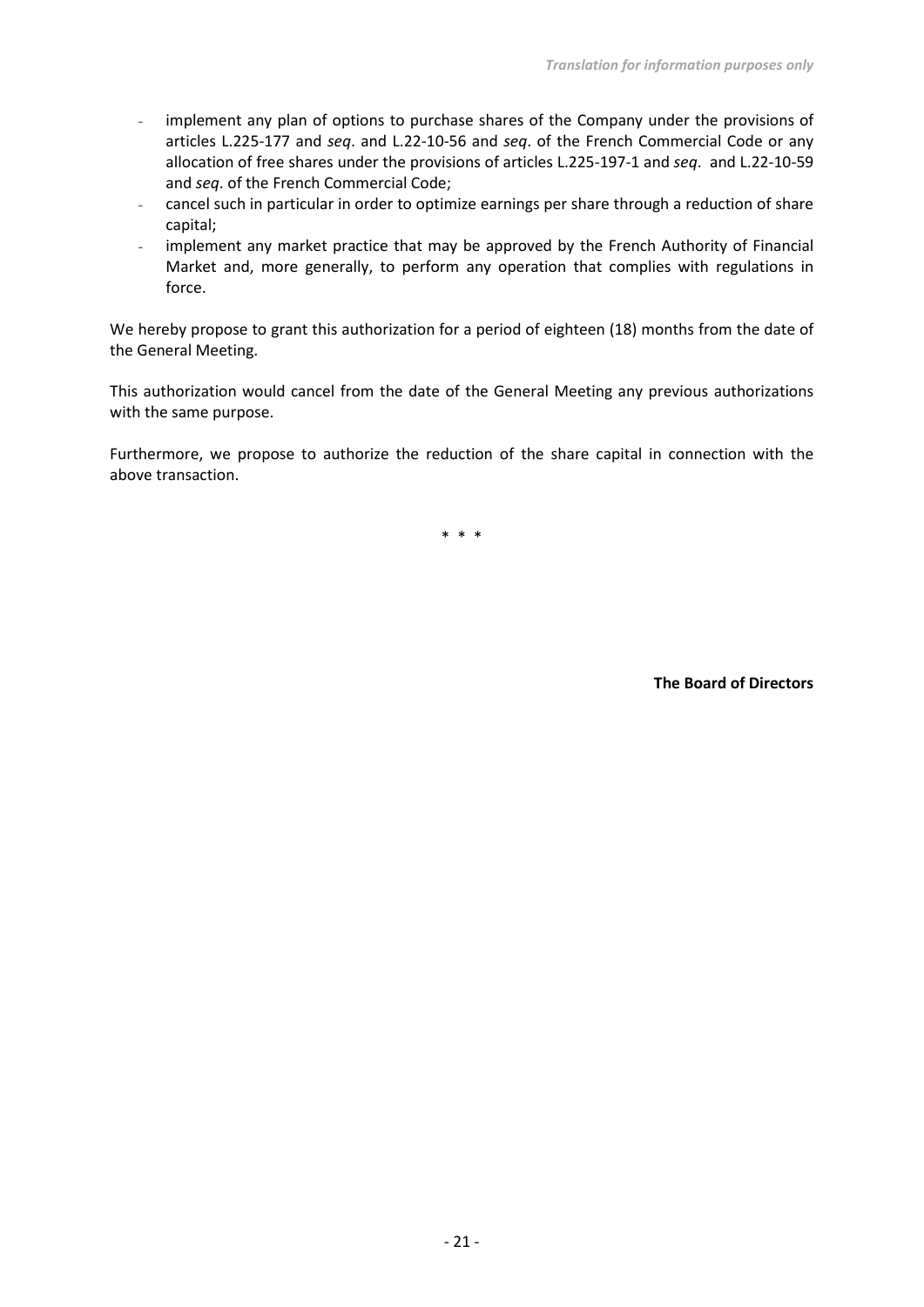### **Annexes**:

- Annex I Breakdown of the trade payables and receivables;
- Annex II Statement of the results of the last 5 years;
- Annex III Persons or entities holding the capital directly or indirectly by threshold (article L233-13);
- Annex IV Transactions on Directors' Securities;
- Annex V List of corporate officers;
- Annex VI Table of authorizations pertaining to capital increase.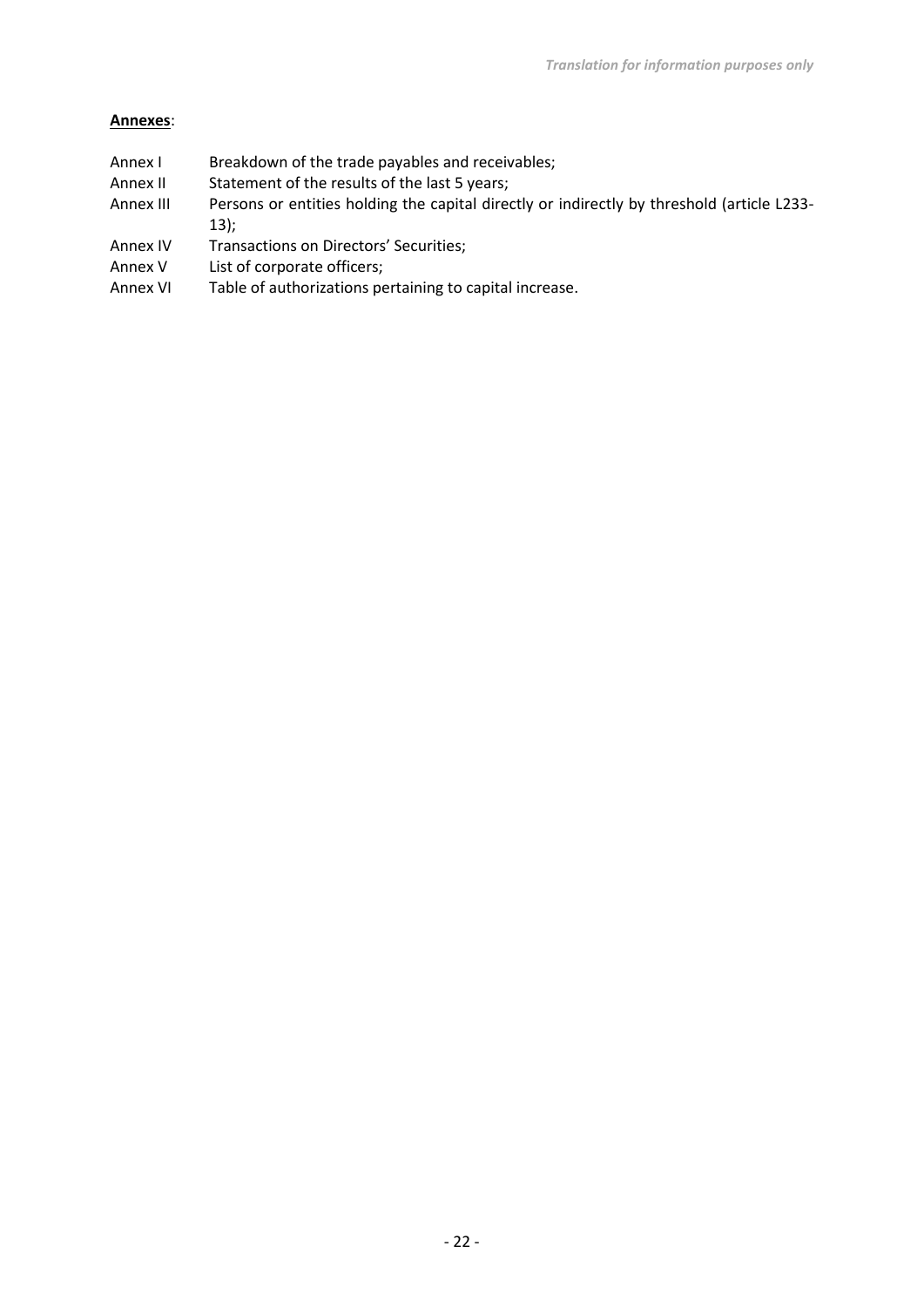### **ANNEX I**

### **BREAKDOWN OF THE TRADE PAYBLES AND TRADE RECEIVABLES**

[•]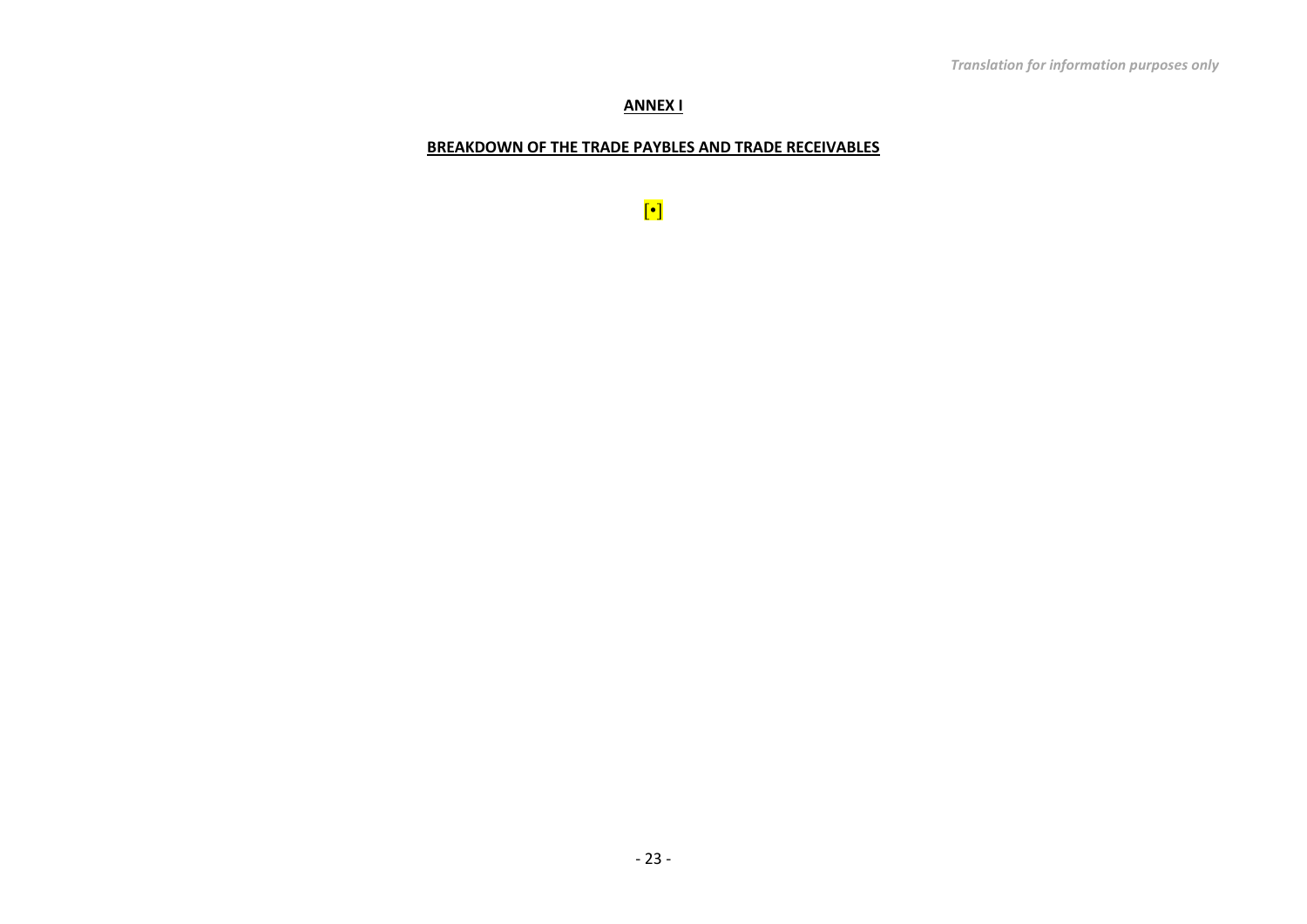### **ANNEX II**

### **TABLE OF COMPANY'S FINANCIAL RESULTS FOR THE FIVE LAST FINANCIAL YEARS**

| Financial results for the last five years                  | <b>Period</b>   | 12/31/2020                       | 12/31/2019                 | 12/31/2018       | 12/31/2017                                                                                | 12/31/2016    |
|------------------------------------------------------------|-----------------|----------------------------------|----------------------------|------------------|-------------------------------------------------------------------------------------------|---------------|
| (In thousands of euros)                                    | <b>Duration</b> | 12 months                        | 12 months                  | 12 months        | 12 months                                                                                 | 12 months     |
| I- Financial position at the end of the Year               |                 |                                  |                            |                  |                                                                                           |               |
| a) Share Capital                                           |                 | 774 672                          | 606 921                    | 606 371          | 606 371                                                                                   | 598 745       |
| b) Number of shares outstanding *                          |                 | 15 493 449                       | 12 138 425                 | 12 127 425       | 12 127 425                                                                                | 11 974 903    |
| <b>II- Operating Global results</b>                        |                 |                                  |                            |                  |                                                                                           |               |
| a) Turnover (excluding tax and duties)                     |                 | 14 120 003 \$                    | 11 009 981 \$              | 8 3 5 6 8 0 7 \$ | 6 340 322 \$                                                                              | 7686026\$     |
| b) Profit before tax, before amortization and depreciation |                 |                                  | $-130241785 - 104301625 -$ |                  | 9 348 110 \$ - 17 068 894 \$ - 16 226 337 \$                                              |               |
| c) Corporate income tax (tax credit)                       |                 | 1552832\$                        | 1419932\$                  | 1 409 448 \$     | 1591969\$                                                                                 | 1 340 302 \$  |
| d) Profit after tax, before amortization and depreciation  |                 | $-11471346$ \$ -                 | $9010230\frac{1}{2}$ -     |                  | 7 938 662 \$ - 15 476 925 \$ - 14 886 035 \$                                              |               |
| e) Profit after tax, amortization and depreciation         |                 | $-119944295 -$                   |                            |                  | $9737238\overline{5} - 7988450\overline{5} - 16063457\overline{5} - 15088837\overline{5}$ |               |
| f) Amounts of dividends distributed                        |                 | $-5$                             | $-$ \$                     | $-$ \$           | - \$                                                                                      | $-5$          |
| g) Employee participation                                  |                 | - \$<br>$\overline{\phantom{a}}$ | $-5$                       | - \$             | $-5$                                                                                      | - \$          |
| III- Operating results (earnings per a share)              |                 |                                  |                            |                  |                                                                                           |               |
| a) Profit after tax, before amortization and depreciation* |                 | $-0,74 \in$                      | $-0,74 \in$                | $-0.65 \epsilon$ | $-1,28 \in$                                                                               | $-1,24 \in$   |
| b) Profit after tax, amortization and depreciation*        |                 | $-0,77 \in$                      | $-0,80€$                   | $-0,66 \in$      | $-1,32 \in$                                                                               | $-1,26€$      |
| c) Dividends paid per share *                              |                 |                                  |                            |                  |                                                                                           |               |
| IV-Staff                                                   |                 |                                  |                            |                  |                                                                                           |               |
| a) Number of employees (average)*                          |                 | 121                              | 95                         | 76               | 83                                                                                        | 84            |
| b) Amounts of the wages (total payroll)                    |                 | 9 3 4 3 7 1 1                    | 7421120                    | 6 291 584        | 6 405 063                                                                                 | 6 4 6 9 0 7 7 |
| c) Amounts of employee related benefits                    |                 | 4 135 781                        | 3 305 600                  | 2779342          | 2 908 512                                                                                 | 3 005 724     |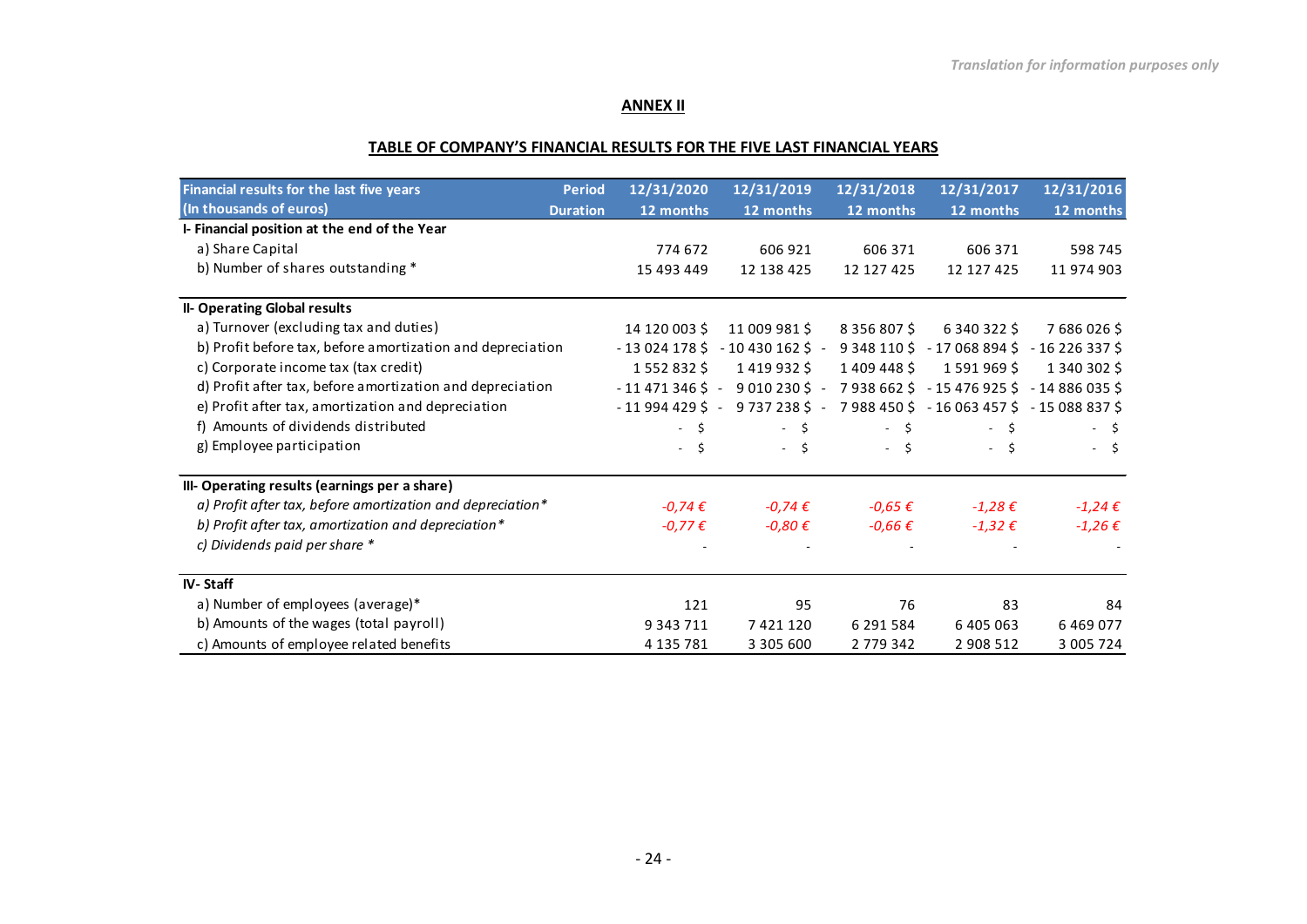#### **ANNEX III**

# **PRIVATE INDIVIDUALS AND LEGAL ENTITIES HOLDING CAPITAL BY THRESHOLD (ARTICLE L.233-13)**

| <b>PRIVATE INDIVIDUALS AND LEGAL ENTITIES</b><br><b>HOLDING CAPITAL BY THRESHOLD</b><br>(ARTICLE L 233-13) | 12/31/2021                     | 12/31/2020                     |  |
|------------------------------------------------------------------------------------------------------------|--------------------------------|--------------------------------|--|
| <b>Private persons</b>                                                                                     |                                |                                |  |
| None                                                                                                       | None                           | None                           |  |
| <b>Legal entities</b>                                                                                      |                                |                                |  |
| Furui Medical Company                                                                                      | 9.73%, more than one-twentieth | 12.42%, more than one-tenth    |  |
| Celestial succesor Fund L.P.                                                                               | 8.32%, more than one-twentieth | 10.75%, more than one-tenth    |  |
| Canon Inc.                                                                                                 | 6.21%, more than one-twentieth | 9.15%, more than one-twentieth |  |
| Abingworth bioventures VI L.P.                                                                             | 6.18%, more than one-twentieth | 7.92%, more than one-twentieth |  |
| <b>FCPR Auriga Ventures II</b>                                                                             | less than one-twentieth        | 5.01%, more than one-twentieth |  |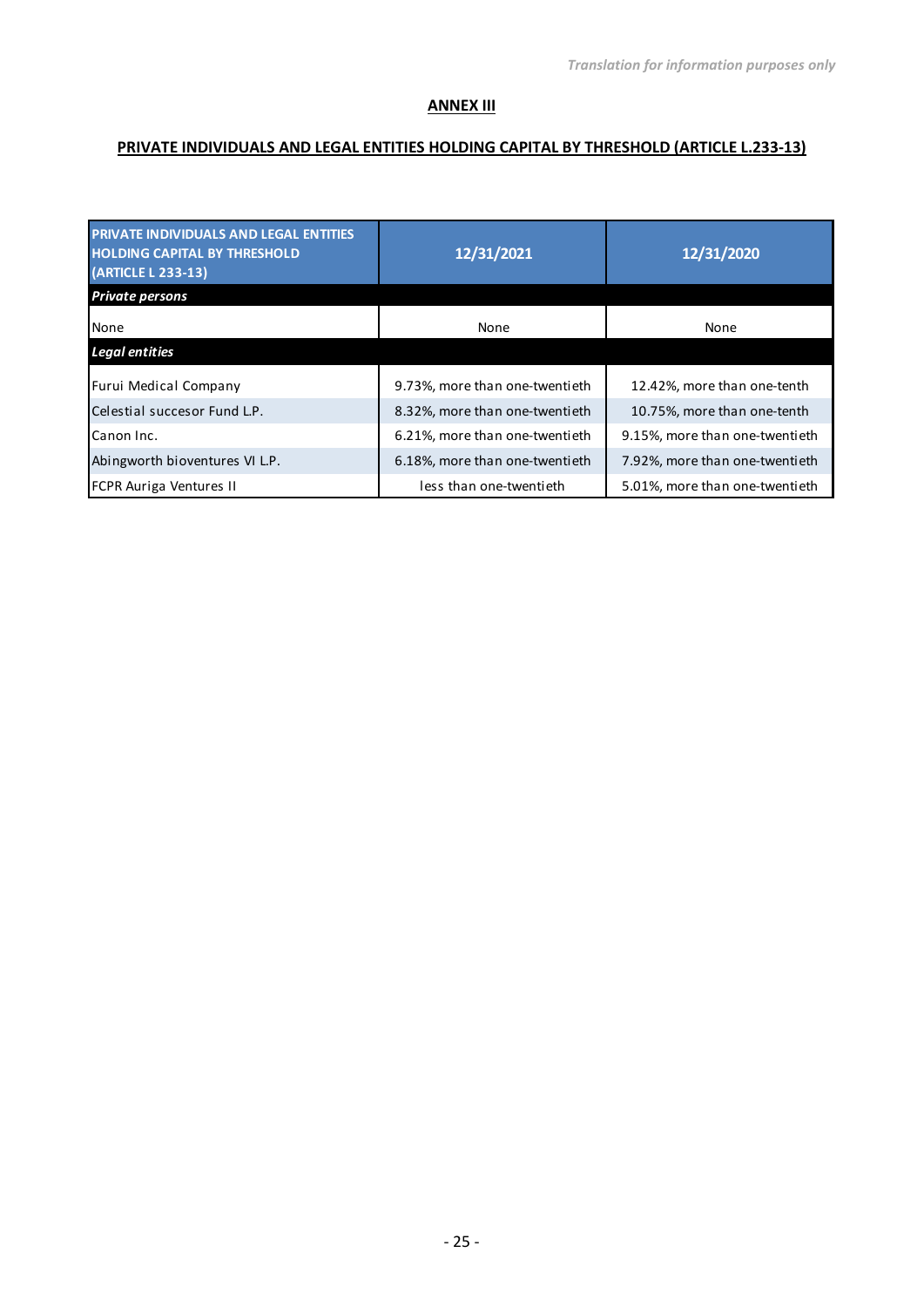#### **ANNEX IV**

#### **TRANSACTIONS ON DIRECTORS' SECURITIES DURING FINANCIAL YEAR 2021**

#### **Definitive acquisition of 30,000 AGA 2020-1 free shares by Mr. Nicolas DANO**

Mr. Nicolas DANO definitively acquired, in March 2021, the 30,000 AGA 2020-1 free shares he was allocated with by the Board of Directors dated March 12, 2020 according to the resolution 18 of the Shareholders' General Meeting dated June 26, 2019.

#### **Definitive acquisition of 60,000 AGA 2020-1 free shares by Mr. Bernard REYMANN**

Mr. Bernard REYMANN definitively acquired, in March 2021, the 60,000 AGA 2020-1 free shares he was allocated with by the Board of Directors dated March 12, 2020 according to the resolution 18 of the Shareholders' General Meeting dated June 26, 2019.

#### **Sale of 29,632 shares of the Company by Mr. Kapil DHINGRA**

Mr. Kapil DHINGRA sold 29,632 shares of the Company on the market at a price per share of EUR 11,90 on May 10, 2021.

#### **Exercise of 8,750 stock options by Mrs. Yan LIU**

On May 17, 2021, Mrs. Yan LIU exercised 2,055 stock options STOCK OPTIONS 2019-B and subscribed to 2,055 new shares at a price per share of € 1.50, i.e. € 0.05 of par value and € 1.45 of premium, representing a total subscription of € 3,082.50, € 102.75 of which is the par value and € 2,979.75 is the premium.

On May 18, 2021, Mrs. Yan LIU exercised 1,695 stock options STOCK OPTIONS 2019-B and subscribed to 1,695 new shares at a price per share of € 1.50, i.e. € 0.05 of par value and € 1.45 of premium, representing a total subscription of € 2,542.50, € 84.75 of which is the par value and € 2,457.75 is the premium.

On May 20, 2021, Mrs. Yan LIU exercised 5,000 stock options STOCK OPTIONS 2019-B and subscribed to 5,000 new shares at a price per share of € 1.50, i.e. € 0.05 of par value and € 1.45 of premium, representing a total subscription of € 7.500, € 250 of which is the par value and € 7.250 is the premium.

#### **Exercise of 26,250 stock options by Mr. Bernard REYMANN**

On July 16, 2021, Mr. Bernard REYMANN exercised 10,000 stock options STOCK OPTIONS 2019-A and 16,250 stock options STOCK OPTIONS 2019-B and subscribed to 26,250 new shares at a price per share of € 1.50, i.e. € 0.05 of par value and € 1.45 of premium, representing a total subscription of € 39,375, € 1,312.50 of which is the par value and € 38,062.50 is the premium.

#### **Exercise of 5,000 stock options by Mrs. Sophie CAMPAGNO**

On September 17, 2021, Mrs. Sophie CAMPAGNO exercised 5,000 stock options STOCK OPTIONS 2019-B and subscribed to 5,000 new shares at a price per share of  $\epsilon$  1.50, i.e.  $\epsilon$  0.05 of par value and  $\epsilon$  1.45 of premium, representing a total subscription of € 7,500, € 250 of which is the par value and € 7,250 is the premium.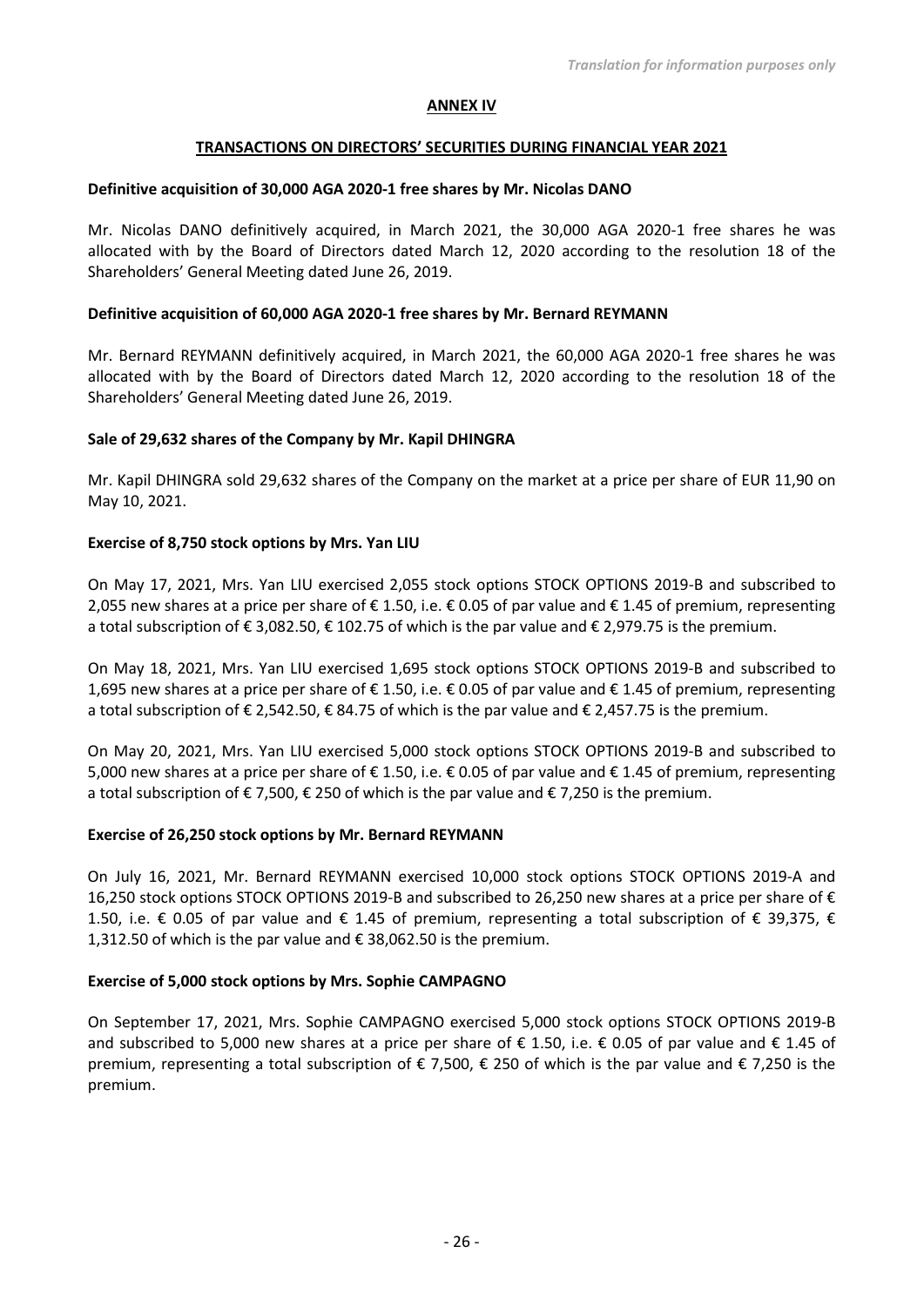#### **Sale of 5,000 shares of the Company by Mrs. Sophie CAMPAGNO**

Mrs. Sophie CAMPAGNO sold 5,000 shares of the Company on the market at a price per share of EUR 14.6968 on September 17, 2021.

#### **Exercise of 222,222 BSA 2014 warrants by Mr. Fredrik BRAG**

On September 17, 2021, Mr. Fredrik BRAG exercised 222,222 BSA 2014 warrants and subscribed to 111,111 new shares at a price per share of € 9, i.e. € 0.05 of par value and € 8.95 of premium, representing a total subscription of € 999,999, € 5,555.55 of which is the par value and € 994,443.45 is the premium.

#### **Sale of 46,036 shares of the Company by ABINGWORTH BIOVENTURES VI LP**

ABINGWORTH BIOVENTURES VI LP sold 46,036 shares of the Company on the market at a price per share of EUR 14.89 on September 17, 2021.

#### **Exercise of 111,111 BSA 2014 warrants by ABINGWORTH BIOVENTURES VI LP**

On September 20, 2021, ABINGWORTH BIOVENTURES VI LP exercised 111,111 BSA 2014 warrants and subscribed to 55,555 new shares at a price per share of € 9, i.e. € 0.05 of par value and € 8.95 of premium, representing a total subscription of € 499,995, € 2,777.75 of which is the par value and € 497,217.25 is the premium.

#### **Sale of 111,111 shares of the Company by Mr. Fredrik BRAG**

Mr. Fredrik BRAG sold 111,111 shares of the Company at a price per share of EUR 16.20 on December 10, 2021.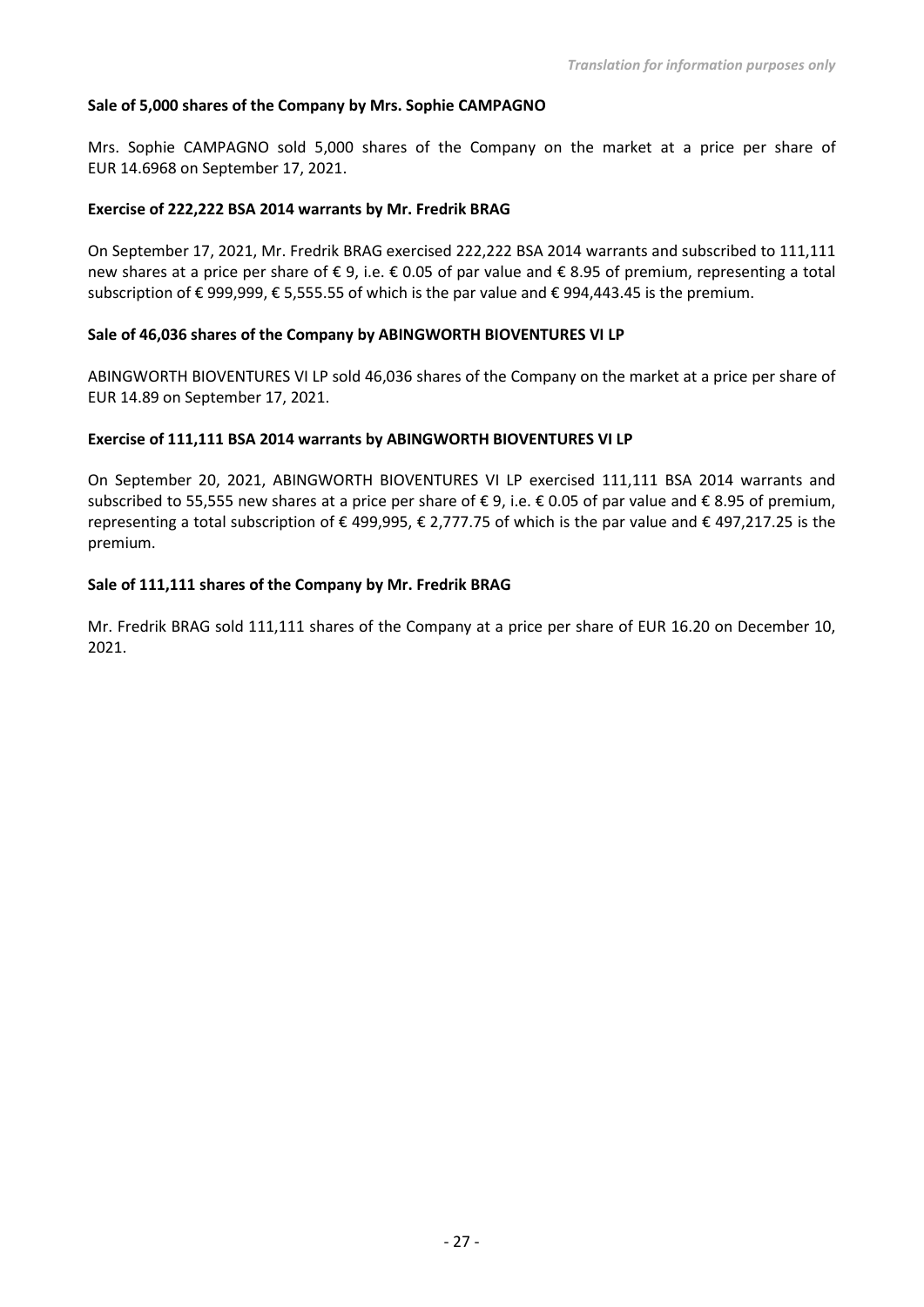### **ANNEX V**

# **LIST OF CORPORATE OFFICERS**

# **OFFICES AND DUTIES EXERCISED BY EACH CORPORATE OFFICERS DURING THE FISCAL YEAR 2021**

| <b>Exercised by / Companies</b>                | <b>Duties and/or functions</b>     |
|------------------------------------------------|------------------------------------|
| M. Oran MUDUROGLU                              |                                    |
| Median Technologies SA                         | Director and Chairman of the board |
| Cambridge Respiratory                          | Director and Chairman of the board |
| Histolix                                       | Director and Chairman of the board |
| <b>M. Fredrik BRAG</b>                         |                                    |
| Median Technologies SA                         | General Manager - Director         |
| Median Technologies Inc.                       | Director and Chairman of the board |
| Median Technologies Hong-Kong Ltd.             | Director                           |
| Median Medical Technology (Shanghai)           | Director                           |
| <b>Monsieur Oern STUGE</b>                     |                                    |
| <b>MEDIAN Technologies SA</b>                  | Director                           |
| Phagenesis Ltd.                                | Chairman                           |
| <b>Summit Medical</b>                          | Chairman                           |
| <b>Balt SAS</b>                                | Vice-Chairman                      |
| <b>Neo Medical</b>                             | Director                           |
| Organox Ltd                                    | Director                           |
| <b>Exercised by / Companies</b>                | <b>Duties and/or functions</b>     |
| <b>M.Tim HAINES</b>                            |                                    |
| Median Technologies SA                         | Director                           |
| Abingworth LLP                                 | Member                             |
| Abingworth Bioventures GP Limited              | Director                           |
| Abingworth Bioventures III GP Limited          | Director                           |
| Abingworth Bioventures IV GP Limited           | Director                           |
| Abingworth Bioventures V GP Limited            | Director                           |
| Abingworth CCD GP Limited                      | Director                           |
| Abingworth Second Partner Limited              | Director                           |
| Abingworth Management Limited                  | Director                           |
| Abingworth Management Holdings Limite Director |                                    |
| Chroma Therapeutics Limited                    | Director                           |
| Virion Biotherapeutics Limited                 | Director                           |
| Adaptate Biotherapeutics Limited               | Director                           |
| Gammadelta Therapeutics Limited                | Director                           |
| <b>Venatorx Pharmaceuticals Inc</b>            | Director                           |
| Macrotarg Limited                              | Director                           |
| M. Kapil DHINGRA                               |                                    |
| Median Technologies SA                         | Director                           |
| Five Prime Inc.                                | Director                           |
| Replimune Inc.                                 | Director                           |
| Black Diamonds Therapeutics inc.               | Director                           |
| LAVA Therapeutics                              | Director and Chairman of the board |
| Autolus                                        | Director                           |
| <b>Curie Therapeutics</b>                      | Director                           |
| Servier                                        | Director and Chairman of the board |
| Kirilys                                        | Director                           |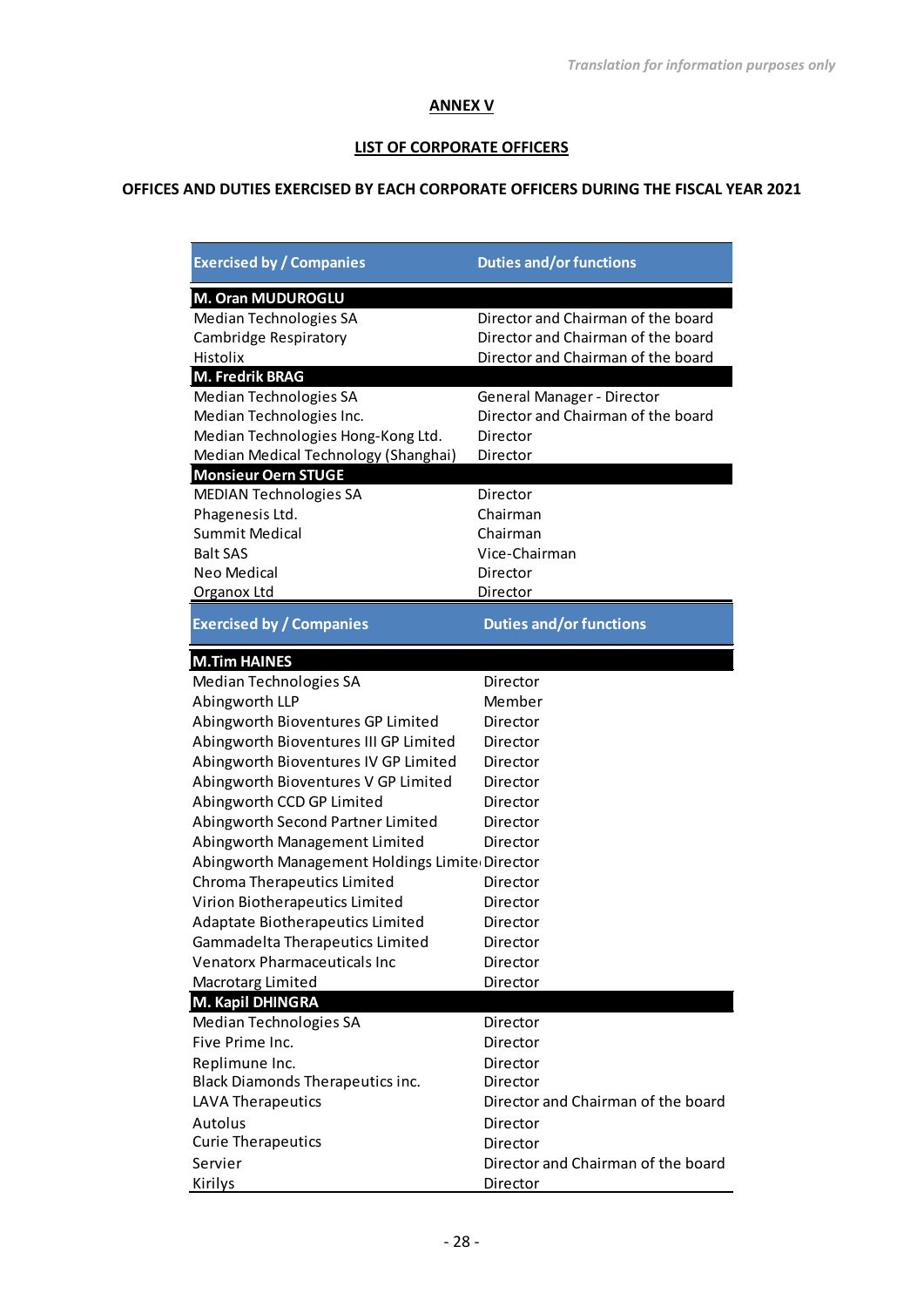### **ANNEX VI: TABLE OF AUTHORIZATIONS PERTAINING TO CAPITAL INCREASE**

| DATE OF THE MEETING / PURPOSE                                                                                                                                                                                                                                                                                                                                                         | <b>MAXIMUM AMOUNT</b>                                                                                 | <b>DURATION</b> | <b>STATUS</b>                                                                                                                                                                                                                                                                                                                                                                 |
|---------------------------------------------------------------------------------------------------------------------------------------------------------------------------------------------------------------------------------------------------------------------------------------------------------------------------------------------------------------------------------------|-------------------------------------------------------------------------------------------------------|-----------------|-------------------------------------------------------------------------------------------------------------------------------------------------------------------------------------------------------------------------------------------------------------------------------------------------------------------------------------------------------------------------------|
| General Meeting dated 06/01/2021 - Resolution 17<br>Authorization to be given to the Board of Directors to increase the share capital by issuance of shares or<br>securities that are equity securities giving access to other shares or entitling the allocation of debt securities<br>and/or securities granting access to the share capital of the Company with preferential right | € 500 K                                                                                               | 18 months       | Not used                                                                                                                                                                                                                                                                                                                                                                      |
| General Meeting dated 06/01/2021 - Resolution 18<br>Authorization to the Board of Directors to proceed with a capital increase by issuing shares, securities<br>convertible into shares of the Company without preferential subscription rights in the context of a public<br>offering                                                                                                | € 500 K                                                                                               | 18 months       | Not used                                                                                                                                                                                                                                                                                                                                                                      |
| General Meeting dated 06/01/2021 - Resolution 19<br>Authorization conferred to the Board to issue shares of the Company and securities giving access to shares<br>of the Company, without preferential subscription rights of shareholders in the context of offers described in<br>Section 1° of Article L.411-2 of the French Monetary and Financial Code                           | Statutory Limit under article L<br>225-136 2°) (formerly 3°)) of the<br><b>French Commercial Code</b> | 18 months       | Used during FY 2021 of the<br>previous authorization granted<br>under the same terms for a EUR<br>122,314.25 par value share<br>capital increase by the issuance<br>of 2,446,285 new shares at a<br>share issue price of EUR 11.50<br>per share, i.e. a par value of<br>EUR 0.05 and a premium of EUR<br>11.45 (representing a total<br>subscription of EUR<br>28,132,277.50) |
| General Meeting dated 06/01/2021 - Resolution 20<br>Authorization to the Board of Directors to increase the number of shares to be issued in the event of a<br>capital increase with or without preferential subscription rights                                                                                                                                                      | Limit of 15% of the initial issue                                                                     | 18 months       | Not used                                                                                                                                                                                                                                                                                                                                                                      |